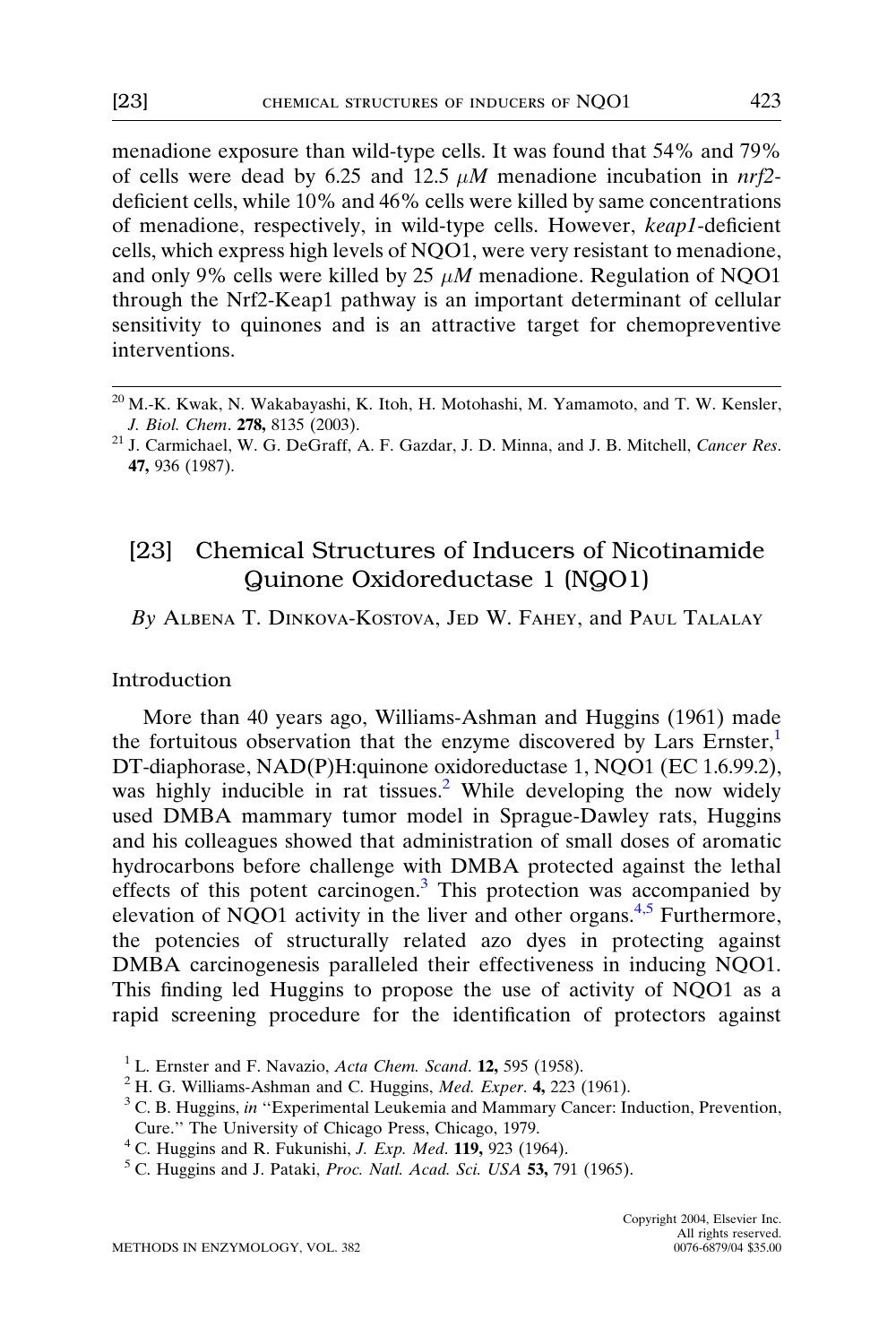<span id="page-1-0"></span>carcinogenesis.[3](#page-0-0) The ultimate importance of this long-neglected prediction cannot be overestimated.

Two parallel lines of research caused this idea to be revisited. The laboratories of Frankfurt and Wattenberg demonstrated that the phenolic antioxidants 2(3)-tert-butyl-4-hydroxyanisole (BHA) and 3,5-di-tert-butyl-4-hydroxytoluene (BHT) that are commonly used as food preservatives protect rodents against a wide range of chemical carcinogens.<sup>6,7</sup> Subsequently Bueding and Talalay reported that administration of BHA to mice reduced the formation of mutagenic metabolites from benzo $[a]$  pyrene and raised the activity of NQO1 in many tissues parallel to the increases in the levels of classical phase 2 detoxication enzymes—for example, glutathione S-transferases, epoxide hydrolase. $8-11$  These observations led to the suggestion that the protective function of phenolic antioxidants against tumor development in animals could be ascribed to the induction of the phase 2 response. In the ensuing years, the evidence supporting this suggestion has become progressively more convincing.12–16

Subsequently, structure-activity studies revealed that a wide array of compounds caused coordinate induction of phase 2 enzymes and protected against carcinogenesis. The development of a cultured cell microtiter plate bioassay for NQO1 by Hans Prochaska provided a quick and highly quantitative system for evaluation of the potencies of inducers and for screening pure compounds, as well as complex mixtures such as plant extracts, for their inducer activity. $17-20$ 

- <sup>6</sup> O. S. Frankfurt, L. P. Lipchina, T. V. Bunto, and N. M. Emanuel, Biull. Eksp. Biol. Med. **64,** 86 (1967).<br><sup>7</sup> L. W. Wattenberg, *Adv. Cancer Res.* **26,** 197 (1979).<br><sup>8</sup> R. P. Batzinger, S. Y. Ou, and E. Bueding, *Cancer Res.* **38,** 4478 (1978).<br><sup>9</sup> A. M. Benson, R. P. Batzinger, S. Y. Ou, E. Bueding, Y.-N. Cha
- 
- 
- Res. 38, 4486 (1978).<br><sup>10</sup> A. M. Benson, Y.-N. Cha, E. Bueding, H. S. Heine, and P. Talalay, *Cancer Res.* 39, 2971
- (1979).<br><sup>11</sup> A. M. Benson, M. J. Hunkeler, and P. Talalay, *Proc. Natl. Acad. Sci. USA* **77,** 5216 (1980).<br><sup>12</sup> P. Talalay, *Adv. Enzyme Regul.* **28,** 237 (1989).<br><sup>13</sup> P. Talalay, J. W. Fahey, W. D. Holtzclaw, T. Prestera,
- 
- 
- 173 (1995).<br><sup>14</sup> T. W. Kensler, *Environ. Health Perspect.* **105**, 965 (1997).<br><sup>15</sup> P. Talalay, *Biofactors* **12**, 5 (2000).<br><sup>16</sup> P. Talalay and A. T. Dinkova-Kostova, *Methods Enzymol*. **382**, 355 (2004).<br><sup>17</sup> H. J. Proc
- 
- 
- 
- 
- (1992). <sup>19</sup> J. W. Fahey, Y. Zhang, and P. Talalay, *Proc. Natl. Acad. Sci. USA* **94,** 10367 (1997). <sup>20</sup> J. W. Fahey, A. T. Dinkova-Kostova, K. K. Stephenson, and P. Talalay, *Methods Enzymol.*
- 
- 382, 243 (2004).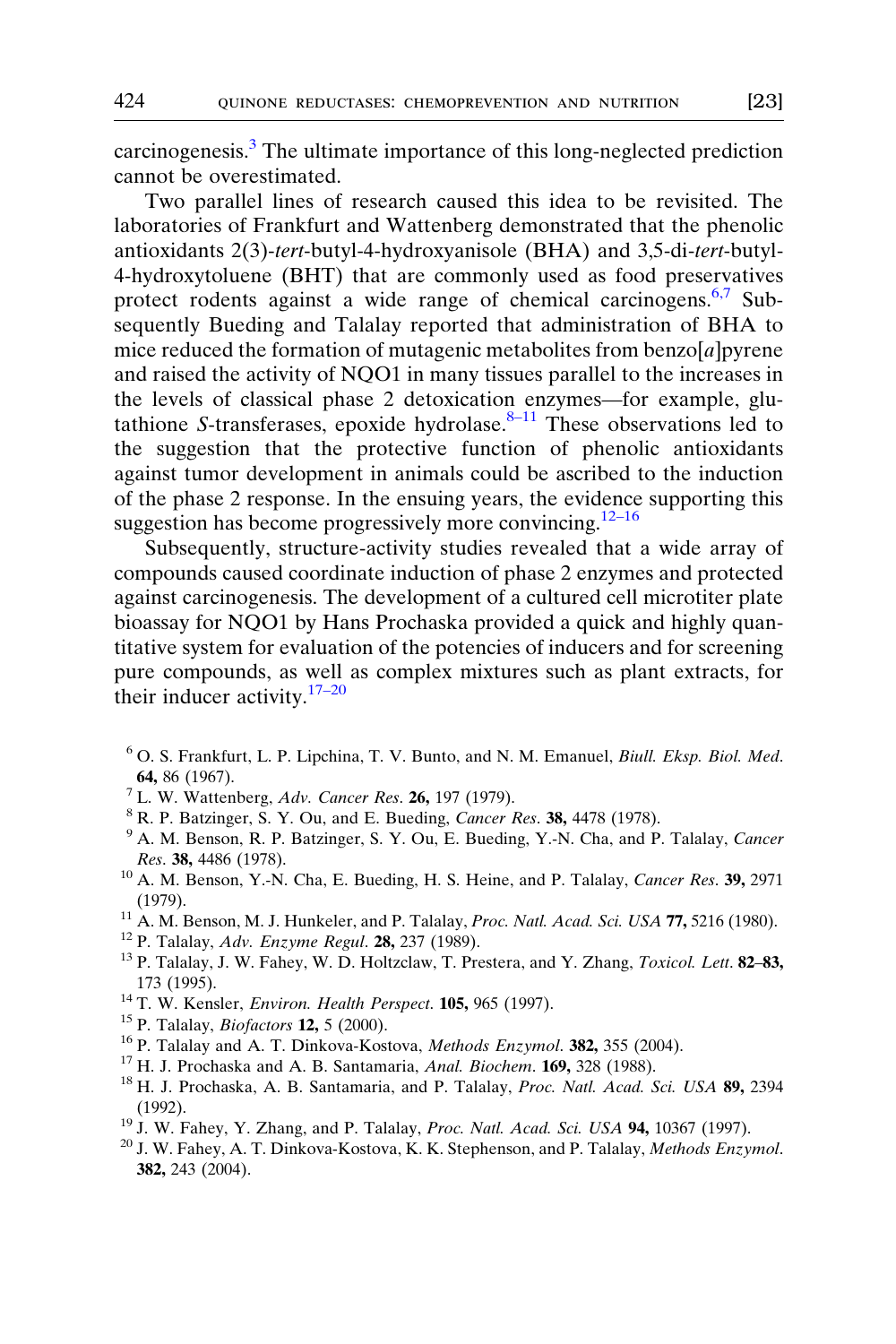### <span id="page-2-0"></span>Identification of the Chemical Signals for Monofunctional Phase 2 Gene Induction

### Phenolic Antioxidants and Their Alkyl Ethers as Inducers

The proposal that the protection by BHA and related phenolic antioxidants against chemical carcinogens, mutagens, and other toxic agents resulted from the induction of a family of phase 2 proteins that detoxified the reactive metabolites of these agents, focused attention on the mechanisms of the transcriptional enhancement of these genes. Elucidation of these mechanisms required understanding both of the molecular events involved in regulating these genes, and of the structural specificity of the inducers. This chapter describes the development of our understanding of the nature of the chemical signals involved in the induction of NQO1 and other phase 2 enzymes. In our first efforts to identify the essential structural features of inducers, we compared the inducer potencies of the two isomers of commercial BHA ([2]- and [3]-tert-butyl-4-hydroxyanisole), their demethylation product tert-butylhydroquinone, and an extended series of synthetic mono- and dialkyl ethers of tert-butylhydroquinone  $R_1O$ -[ $(CH_3)_3C$ - $C_6H_3$ ]- $OR_2$  on the levels of NQO1 and glutathione transferases in mouse liver and small intestinal mucosa. $21\overline{2}3$  These studies revealed that there was relatively little structural specificity among these compounds and that the free diphenol, tert-butylhydroquinone, was more potent than its alkyl ethers. Moreover, the tert-butyl group influenced potency only slightly. We concluded that the proximate inducers were probably the free phenols and that the substituted alkyl phenols required metabolic dealkylation.

### Inducer Potency of Phenolic Antioxidants Depends on Oxidative Lability

However, the two phenolic hydroxyl groups of all these compounds were 1,4-(para)-oriented. Further experiments with a variety of 1,2-diphenols (catechols), 1,3-diphenols (resorcinols), and 1,4-diphenols (hydroquinones) disclosed the important finding that resorcinols were invariably completely inactive as inducers.22 Moreover, analogous behavior was observed with 1,2-, 1,3-, and 1,4-phenylenediamines: the 1,3-diamines were not inducers. We concluded from these observations that capacity for oxidation to

 $21$  H. J. Prochaska, H. S. Bregman, M. J. De Long, and P. Talalay, *Biochem. Pharmacol*. 34, 3909 (1985).<br><sup>22</sup> H. J. Prochaska, M. J. De Long, and P. Talalay, *Proc. Natl. Acad. Sci. USA* **82**, 8232 (1985).<br><sup>23</sup> M. J. De Long, H. J. Prochaska, and P. Talalay, *Cancer Res.* **45**, 546 (1985).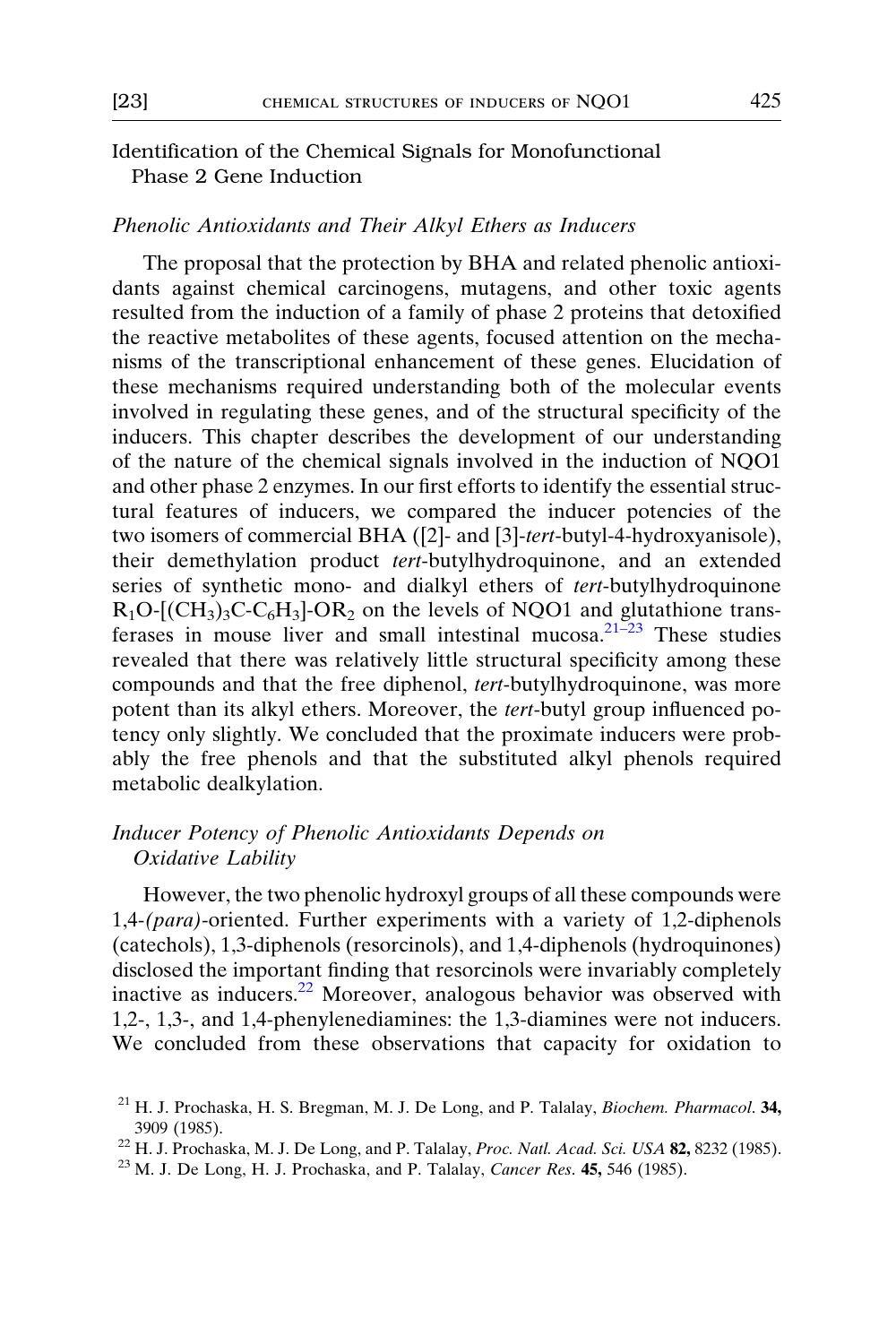quinones or quinoneimines, respectively, was an essential property of inducers. The 1,3-meta derivatives cannot undergo such oxidation, whereas both catechols and 1,4-hydroquinones can be easily oxidized to quinones. These experiments did not, however, disclose whether the quinone (or quinoneimine) products were in fact the ultimate inducers or whether the oxidation reactions themselves participated in the induction mechanism.

#### Monofunctional and Bifunctional Inducers

Related experiments on the mechanism of induction revealed that inducers of phase 2 enzymes are of two types: (1) bifunctional inducers (principally large planar aromatics such as 2,3,7,8-tetrachlorodibenzo $p$ -dioxin [TCDD], polycyclic aromatics, azo dyes,  $\beta$ -naphthoflavone) elevate both phase 2 and phase 1 (certain cytochromes P450) genes; and (2) monofunctional inducers (that differ widely in chemical structure) elevate phase 2 enzymes selectively.<sup>24</sup> In a murine hepatoma cell line (Hepa1c1c7) and its mutants defective in their ability to express certain phase 1 enzymes, and in analogous genetically defined mice, it was shown that monofunctional inducers did not depend on Ah (Aryl hydrocarbon) receptor function or aryl hydrocarbon hydroxylase expression, whereas bifunctional inducers did. The current review of inducer chemistry is confined to monofunctional inducers.

### Michael Reaction Acceptors as Inducers

The next major advance in understanding of the chemical characteristics of inducers arose from an examination of the components of the structure of coumarin. $25$  These experiments led to the realization that indeed many inducers contain a previously unrecognized olefinic or acetylenic linkage conjugated to electron-withdrawing groups, a prime example being quinones that contain olefinic functions conjugated to carbonyl groups ([Tables I through V\)](#page-4-0). These functional groups, designated as Michael reaction acceptors, are highly susceptible to attack by nucleophiles (on the  $\beta$ -carbon atom), and form the basis for the Michael reaction that is widely used in organic synthesis. The reactivity of Michael acceptors with nucleophiles depends on the strength of the electron-withdrawing function:  $NO<sub>2</sub>$  $>$  COAr  $>$  CHO  $>$  COCH<sub>3</sub> $>$  CN  $>$  CONH<sub>2</sub> $>$  CONR<sub>2</sub>. Moreover the potency of inducers of NQO1 was correlated with the power of the electron withdrawing group and consequently with the nucleophilicity of the electrophilic carbon center.

<span id="page-3-0"></span>

<sup>&</sup>lt;sup>24</sup> H. J. Prochaska and P. Talalay, *Cancer Res.* **48,** 4776 (1988). <sup>25</sup> P. Talalay, M. J. De Long, and H. J. Prochaska, *Proc. Natl. Acad. Sci. USA* **85,** 8261 (1988).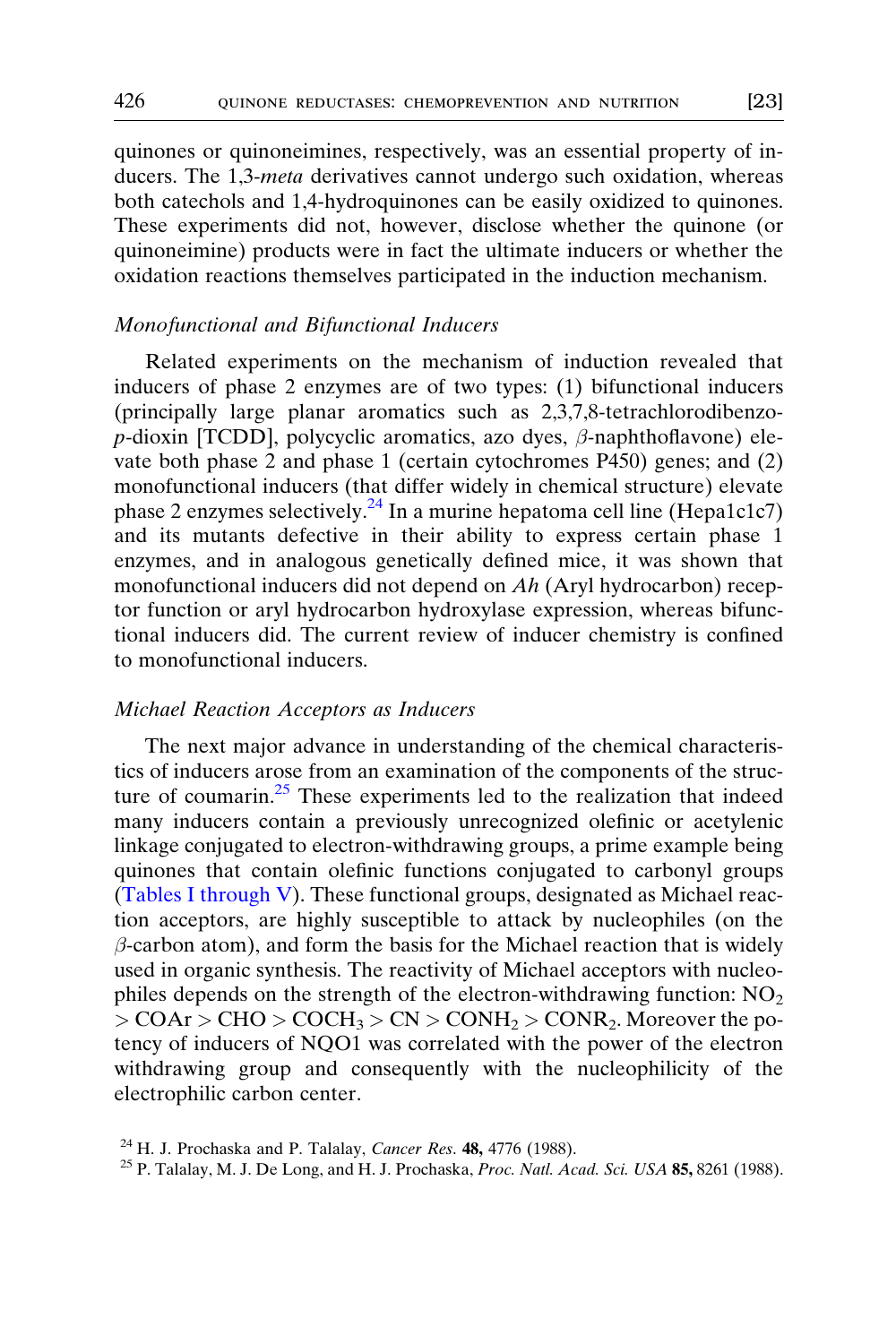<span id="page-4-0"></span>

| Compound                                                                                                                | Tissue or cell line                                                                                                             | Reference                                                                                                                                                                                                                                                        |
|-------------------------------------------------------------------------------------------------------------------------|---------------------------------------------------------------------------------------------------------------------------------|------------------------------------------------------------------------------------------------------------------------------------------------------------------------------------------------------------------------------------------------------------------|
| OН<br>OH<br>OCH <sub>3</sub><br>OCH <sub>3</sub><br>$3-BHA$<br>$2-BHA$                                                  | Liver, kidney, lung,<br>forestomach,<br>glandular<br>stomach, small<br>intestine, colon,<br>uterus, spleen,<br>bladder, adrenal | Benson <i>et al.</i> $[11]$ ;<br>Talalay and Benson [26];<br>Cha and Heine [27];<br>De Long et al. $[23]$ ;<br>Heine <i>et al.</i> $[28]$ ;<br>Siegel et al. [29];<br>Shertzer and<br>Sainsbury $[30]$ ,<br>Munday and<br>Munday $[31]$ ;<br>McMahon et al. [32] |
| OH<br>OCH <sub>2</sub><br>OН<br>CH <sub>3</sub><br>OCH <sub>3</sub><br>OCH <sub>3</sub><br>BHT<br>4-Hydroxy-<br>anisole | Liver, kidney,<br>forestomach,<br>glandular<br>stomach, small<br>intestine, colon,<br>Hepa1c1c7                                 | De Long et al. [23, 33];<br>Prochaska et al. [21, 22]                                                                                                                                                                                                            |
| $OR_1$<br>OR <sub>2</sub><br>$R_1 = R_2 = CH_3, C_2H_3, C_3H_7$                                                         | Liver, small<br>intestine                                                                                                       | Prochaska et al. [21]                                                                                                                                                                                                                                            |
| NH <sub>2</sub><br>NH,<br>OН<br>OH<br>OH<br>OH<br>NH,<br>OН                                                             | Hepa1c1c7                                                                                                                       | Prochaska et al. [21];<br>De Long et al. $[33]$                                                                                                                                                                                                                  |
| OН<br>OH<br>NH <sub>2</sub><br>OH<br>OН<br>OН<br>OH<br>NH.                                                              |                                                                                                                                 |                                                                                                                                                                                                                                                                  |

#### TABLE I Inducers of NQO1: Phenolic Antioxidants, Diphenols, Aminophenols, Phenylenediamines

- 
- 
- <sup>26</sup> P. Talalay and A. M. Benson, *Adv. Enzyme Regul.* **20,** 287 (1982).<br><sup>27</sup> Y.-N. Cha and H. S. Heine, *Cancer Res.* **42,** 2609 (1982).<br><sup>28</sup> H. S. Heine, M. K. Stoskopf, D. C. Thompson, and Y.-N. Cha, *Chem. Biol. Inter* (1986). <sup>29</sup> D. Siegel, A. M. Malkinson, and D. Ross, *Toxicol. Appl. Pharmacol.* **96,** 68 (1988). <sup>30</sup> H. G. Shertzer and M. Sainsbury, *Food Chem. Toxicol.* **29,** 391 (1991). <sup>31</sup> R. Munday and C. M. Munday, *Nutr. Canc*
- 
- 
-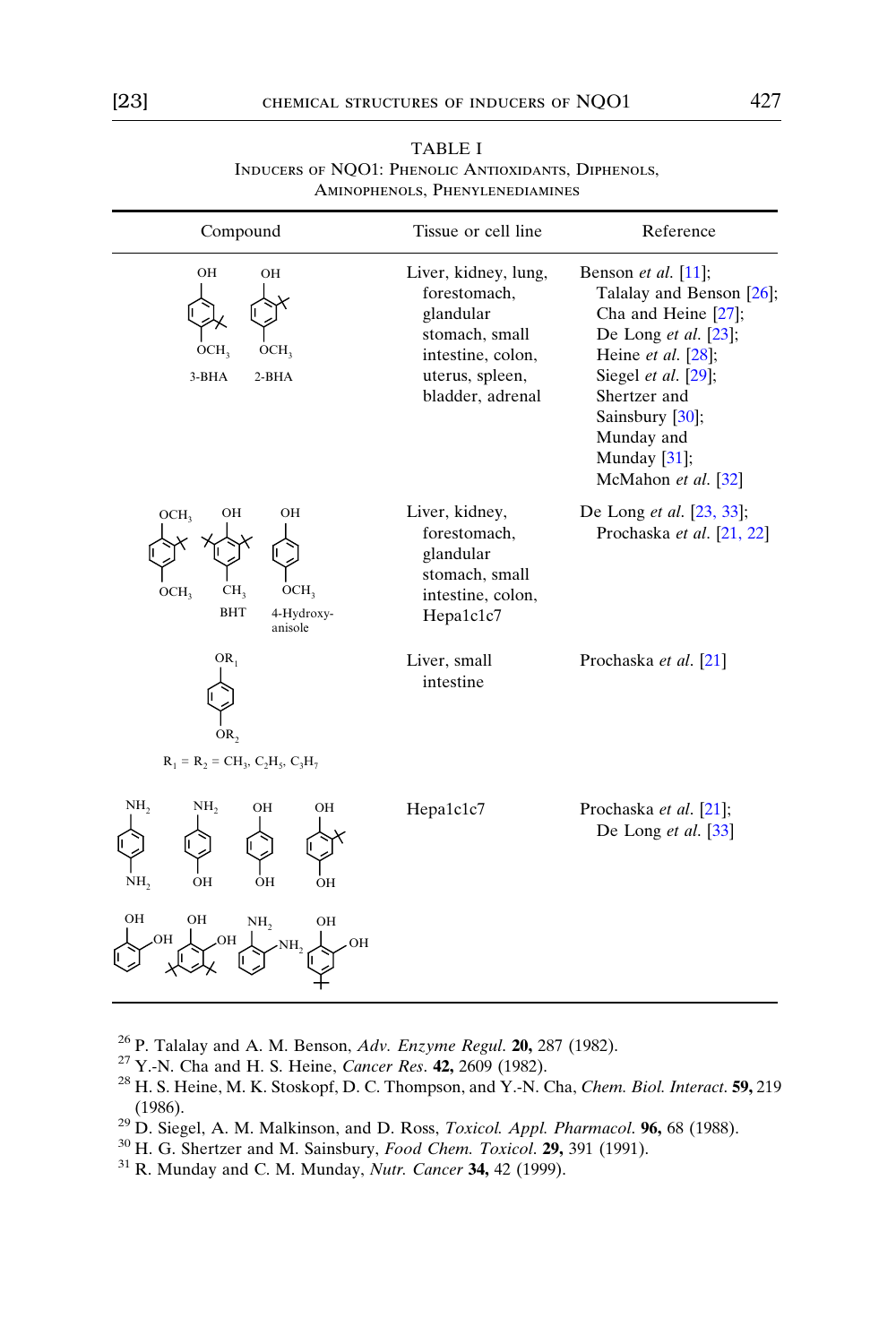<span id="page-5-0"></span>

| Compound                                                                                                                                                                                 | Tissue or cell line           | Reference                                                                                                                          |
|------------------------------------------------------------------------------------------------------------------------------------------------------------------------------------------|-------------------------------|------------------------------------------------------------------------------------------------------------------------------------|
| $R_1 = R_2 = H$ , Coumarin (weak)<br>$R_1 = H$ , $R_2 = OH$ , 7-Hydroxycoumarin<br>$R_1 = OH$ , $R_2 = H$ , 3-Hydroxycoumarin<br>$R_1$ = COCH <sub>3</sub> , $R_2$ = H, 3-Acetylcoumarin | Hepa1c1c7, small<br>intestine | De Long <i>et al.</i> $\left[33\right]$ ;<br>Talalay <i>et al.</i> $[25]$ ;<br>Dinkova-Kostova et al. [34];<br>McMahon et al. [32] |
| $\alpha$ -angelicalactone                                                                                                                                                                | Hepa1c1c7, small<br>intestine | De Long <i>et al.</i> $\left[33\right]$ ;<br>Talalay <i>et al.</i> $[25]$ ;<br>McMahon et al. [32]                                 |
|                                                                                                                                                                                          | Hepa1c1c7                     | Talalay et al. [25]                                                                                                                |
|                                                                                                                                                                                          |                               |                                                                                                                                    |
| CH <sub>2</sub>                                                                                                                                                                          | Hepa1c1c7                     | Prestera et al. [35]                                                                                                               |

| TABLE II                                                         |  |
|------------------------------------------------------------------|--|
| INDUCERS OF NOO1: COUMARINS AND OTHER CYCLIC LACTONES AND ENONES |  |

## Nine Chemical Classes of Inducers

Atfirst glance, the structural versatility of inducers seemed extraordinary. Today, inducers can be classified into 9 categories.

#### Class 1: Diphenols, Phenylenediamines, and Quinones

The dietary antioxidants that were first shown to induce NQO1 belong to this class.<sup>[9,11,26](#page-1-0)</sup> Subsequently, we and many other investigators have demonstrated that members of this class induce NQO1 in various rodent

 $32$  M. McMahon, K. Itoh, M. Yamamoto, S. A. Chanas, C. J. Henderson, L. I. McLellan, C. R. Wolf, C. Cavin, and J. D. Hayes, *Cancer Res.* **61**, 3299 (2001).

<sup>&</sup>lt;sup>33</sup> M. J. De Long, H. J. Prochaska, and P. Talalay, *Proc. Natl. Acad. Sci. USA* **83**, 787 (1986).<br><sup>34</sup> A. T. Dinkova-Kostova, C. Abeygunawardana, and P. Talalay, *J. Med. Chem.* **41**, 5287

<sup>(1998).</sup>  $35$  T. Prestera, Y. Zhang, S. R. Spencer, C. A. Wilczak, and P. Talalay, Adv. Enzyme Regul. 33, 281 (1993).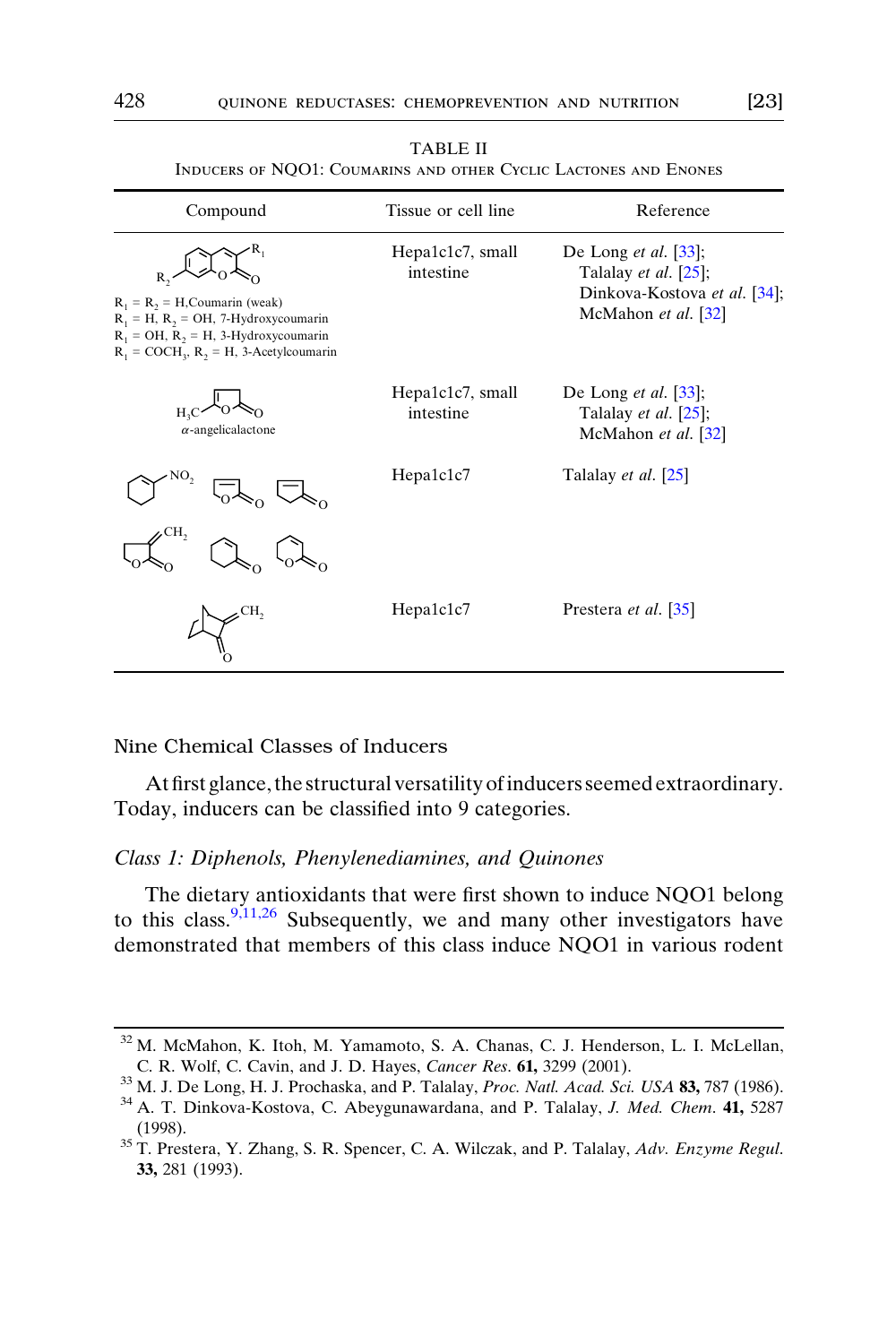| TABLE III                                                      |
|----------------------------------------------------------------|
| INDUCERS OF NOO1: MICHAEL REACTION ACCEPTORS: FUMARIC, MALEIC, |
| ACRYLIC, CROTONIC, FERULIC, AND CAFFEIC ACID DERIVATIVES       |

| Compound                                                                                                                                                                                                                                                                                                                                                                                                                                                                                                                                                    | Tissue or cell line                                                          | Reference                                                               |
|-------------------------------------------------------------------------------------------------------------------------------------------------------------------------------------------------------------------------------------------------------------------------------------------------------------------------------------------------------------------------------------------------------------------------------------------------------------------------------------------------------------------------------------------------------------|------------------------------------------------------------------------------|-------------------------------------------------------------------------|
| <i>trans</i> $CH_3OOCCH = CHCOOCH_3$<br><i>trans</i> $C_2H_2OOCCH = CHCOOC_2H_2$<br>$cis$ CH <sub>3</sub> OOCCH = CHCOOCH <sub>3</sub><br>$cis$ C <sub>2</sub> H <sub>5</sub> OOCCH = CHCOOC <sub>2</sub> H <sub>5</sub><br>$CH_3OOCC$ ( $=$ CH <sub>2</sub> )CH <sub>2</sub> COOCH <sub>3</sub><br>$CH_3OOCC \equiv CCOOCH_3$<br>$CH_3CH \equiv CH \rightarrow R$<br>$R = COOCH3$ , CHO, CHCN<br>$CH3CH \equiv COOCH3$<br>$CH_2 = CH \rightarrow R$<br>$R = COOCH_3$ , CHO, COCH <sub>3</sub> , SO <sub>2</sub> CH <sub>3</sub> , CN<br>$CH \equiv CCOOCH$ | Forestomach,<br>glandular stomach,<br>intestine, colon,<br>spleen, Hepa1c1c7 | Spencer <i>et al.</i> $[36]$ ;<br>Talalay et al. [25]                   |
| OCH,<br>$X = CH_3O$ , NO <sub>2</sub> , Br, Cl, F                                                                                                                                                                                                                                                                                                                                                                                                                                                                                                           | Hepa1c1c7                                                                    | Spencer et al. [37];<br>Dinkova-Kostova<br><i>et al.</i> [34]           |
| OCH <sub>2</sub><br>$R_1 = R_2 = R_3 = R_4 = H$<br>$R_1 = R_4 = H$ , $R_2 = R_3 = OH$<br>$R_1 = OH$ , $R_2 = R_3 = R_4 = H$<br>$R_1 = R_3 = R_4 = H, R_2 = OH$<br>$R_1 = R_2 = R_4 = H, R_3 = OH$<br>$R_1 = R_4 = H$ , $R_2 = OCH_3$ , $R_3 = OH$<br>$R_1 = H$ , $R_2 = R_4 = OCH_3$ , $R_3 = OH$                                                                                                                                                                                                                                                           | Hepa1c1c7                                                                    | Talalay <i>et al.</i> $[25]$ ;<br>Dinkova-Kostova<br><i>et al.</i> [34] |
| HО<br>HO<br>Caffeic acid phenethyl ester                                                                                                                                                                                                                                                                                                                                                                                                                                                                                                                    | HepG2                                                                        | Jaiswal et al. [38]                                                     |
| $H_2CO$<br>HС<br>Ferulic acid                                                                                                                                                                                                                                                                                                                                                                                                                                                                                                                               | Liver, colon                                                                 | Kawabata et al. [39]                                                    |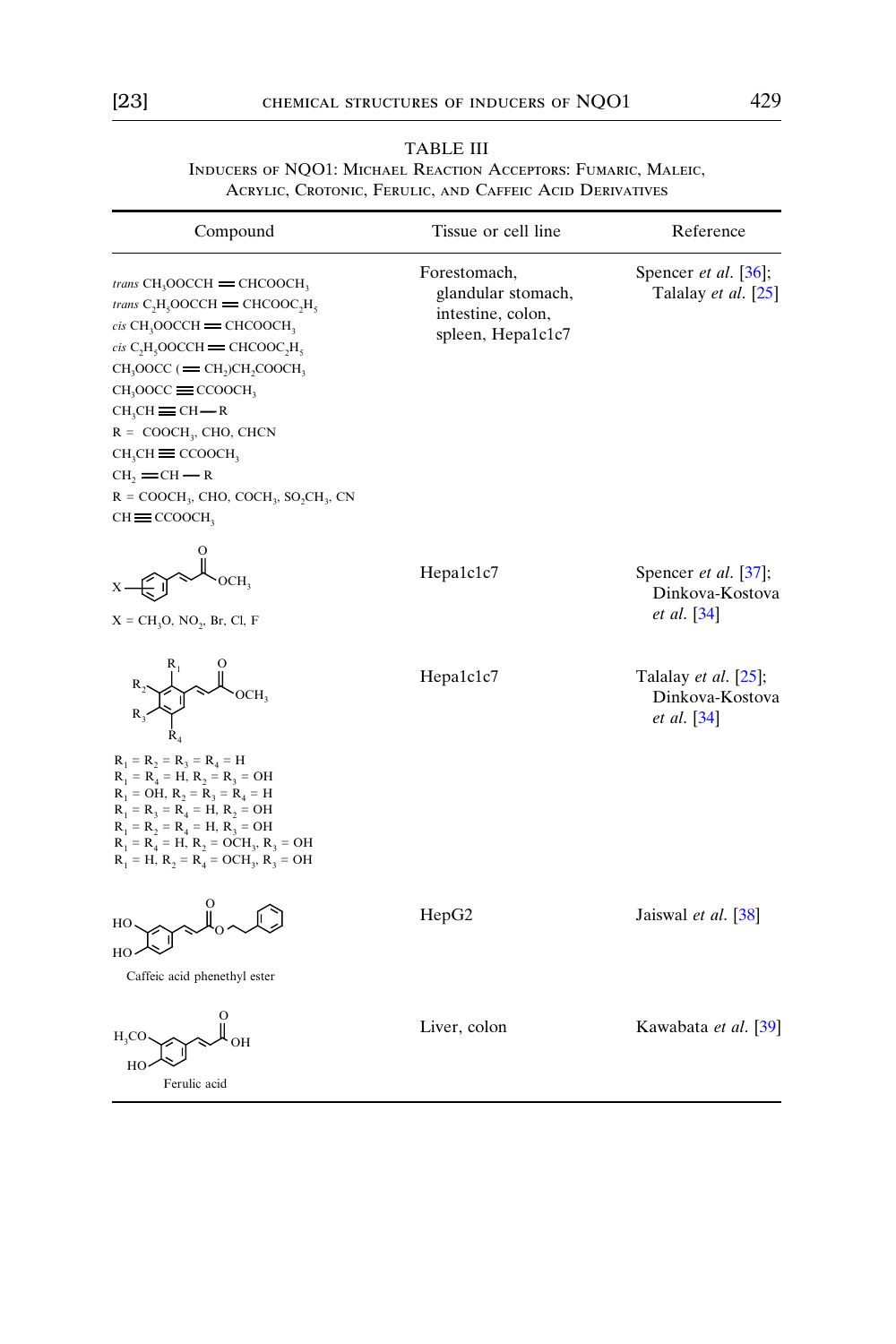| Compound                                                                                                                                                                                       | Tissue or cell line         | Reference                                                                                                                            |
|------------------------------------------------------------------------------------------------------------------------------------------------------------------------------------------------|-----------------------------|--------------------------------------------------------------------------------------------------------------------------------------|
| $H_3CO$<br>OCH <sub>2</sub><br>OН<br>HO<br>Curcumin                                                                                                                                            | Liver, kidney,<br>Hepa1c1c7 | Iqbal et al. [40];<br>Okada et al. [41];<br>Singletary et al. [42];<br>Dinkova-Kostova and<br>Talalay [43];<br>Gerhäuser et al. [44] |
| $R_1$<br>R,<br>R<br>$R_1 = R_2 = R_3 = H$<br>$R_1 = H, R_2 = R_3 = OH$<br>$R_1 = OCH_3, R_2 = R_3 = OH$                                                                                        | Hepa1c1c7                   | Dinkova-Kostova and<br>Talalay [43]                                                                                                  |
| OН<br>OН<br>Salicylcurcuminoid                                                                                                                                                                 | Hepa1c1c7                   | Dinkova-Kostova and<br>Talalay <sup>[43]</sup>                                                                                       |
| $H_3CO$<br>HO<br>Yakuchinone B                                                                                                                                                                 | Hepa1c1c7                   | Dinkova-Kostova<br>and Talalay,<br>unpublished                                                                                       |
| O<br>HO<br>OН                                                                                                                                                                                  | Hepa1c1c7                   | Jang <i>et al.</i> [45]                                                                                                              |
| $R_2$<br>$R_1 = R_2 = H$<br>$R_1 = H_1 H_2 = OH_1$<br>$R_1 = OH_1 H_2 = H$                                                                                                                     | Hepa1c1c7                   | Dinkova-Kostova<br><i>et al.</i> [46]                                                                                                |
| $R_1$<br>R,<br>0<br>$R_1 = R_2 = H$<br>$R_1 = R_2 = OH$                                                                                                                                        | Hepa1c1c7                   | Dinkova-Kostova<br>et al. [46]                                                                                                       |
| $\mathbf{R}_2$<br>R<br>R,<br>$R_{3}$<br>$R_1 = R_2 = R_3 = H$<br>$R_1 = H$ , $R_2 = OCH_3$ , $R_3 = OH$<br>$R_1^{\dagger} = OH$ , $R_2 = R_3 = H^{\dagger}$<br>$R_1 = OCH_3$ , $R_2 = R_3 = H$ | Hepa1c1c7                   | Dinkova-Kostova et al. [46]                                                                                                          |

| <b>TABLE IV</b>                                                        |  |
|------------------------------------------------------------------------|--|
| INDUCERS OF NOO1: CURCUMIN AND OTHER DOUBLE MICHAEL REACTION ACCEPTORS |  |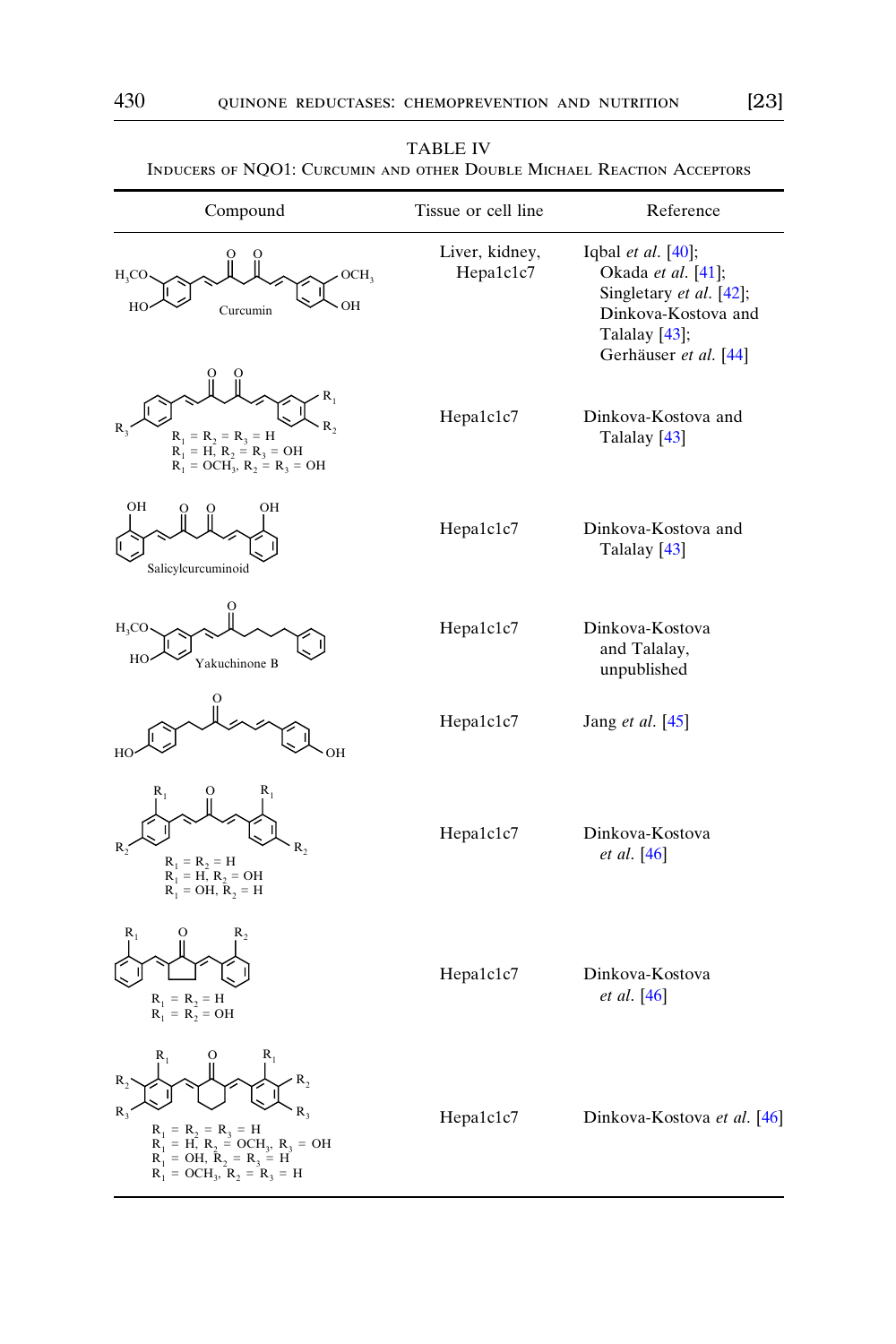| INDUCERS OF NQO1: FLAVONOIDS, WITHANOLIDES, AND NORWITHANOLIDES                                                                                                                                                                                                                                    |                                                             |                                                                                                                                                         |  |
|----------------------------------------------------------------------------------------------------------------------------------------------------------------------------------------------------------------------------------------------------------------------------------------------------|-------------------------------------------------------------|---------------------------------------------------------------------------------------------------------------------------------------------------------|--|
| Compound                                                                                                                                                                                                                                                                                           | Tissue or cell line                                         | Reference                                                                                                                                               |  |
| Flavones                                                                                                                                                                                                                                                                                           | Hepa1c1c7, HepG2,<br>MCF-7, HT-29,<br>LNCaP, HeLa,<br>heart | De Long <i>et al.</i> $\left[33\right]$ ;<br>Talalay et al. [25];<br>Jiang et al. $[47]$ ;<br>Floreani et al. [48]                                      |  |
| $\beta$ -Naphthoflavone                                                                                                                                                                                                                                                                            | Hepa1c1c7                                                   | Dinkova-Kostova <sup>[49]</sup>                                                                                                                         |  |
| $\alpha$ -Naphthoflavone                                                                                                                                                                                                                                                                           | Hepa1c1c7                                                   | Dinkova-Kostova [49]                                                                                                                                    |  |
| $\gamma$ -Naphthoflavone<br>$\mathbf{R}_2$<br>HO<br>OН<br>R,<br>О<br>$R_1 = R_2 = R_3 = R_4 = H$<br>$R_1 = H$ , $R_2 = R_3 = R_4 = OH$ , Quercetin<br>$R_1 = R_2 = H$ , $R_2 = R_4 = OH$ , Kaempferol<br>$R_1 = R_2 = R_3 = H$ , $R_4 = OH$ , Galangin<br>$R_1 = R_2 = R_3 = R_4 = OH$ , Myricetin | Hepa1c1c7, MCF-7                                            | De Long et al. $[33]$ ;<br>Dinkova-Kostova [49];<br>Williamson et al. [50];<br>Uda et al. [51];<br>Valerio et al. [52];<br>Fahey and<br>Stephenson [53] |  |
| OН<br>HO<br>о<br>HO.<br>OН<br>ÒН O<br>Morin                                                                                                                                                                                                                                                        | Liver, tongue, large<br>intestine, Hepa1c1c7                | Fahey and<br>Stephenson [53];<br>Tanaka et al. [54];<br>Kawabata et al. [55]                                                                            |  |
| OCH <sub>3</sub><br>HO<br>∩<br>OH<br>$\circ$<br>OН                                                                                                                                                                                                                                                 | Hepa1c1c7                                                   | Su <i>et al.</i> [56]                                                                                                                                   |  |

TABLE V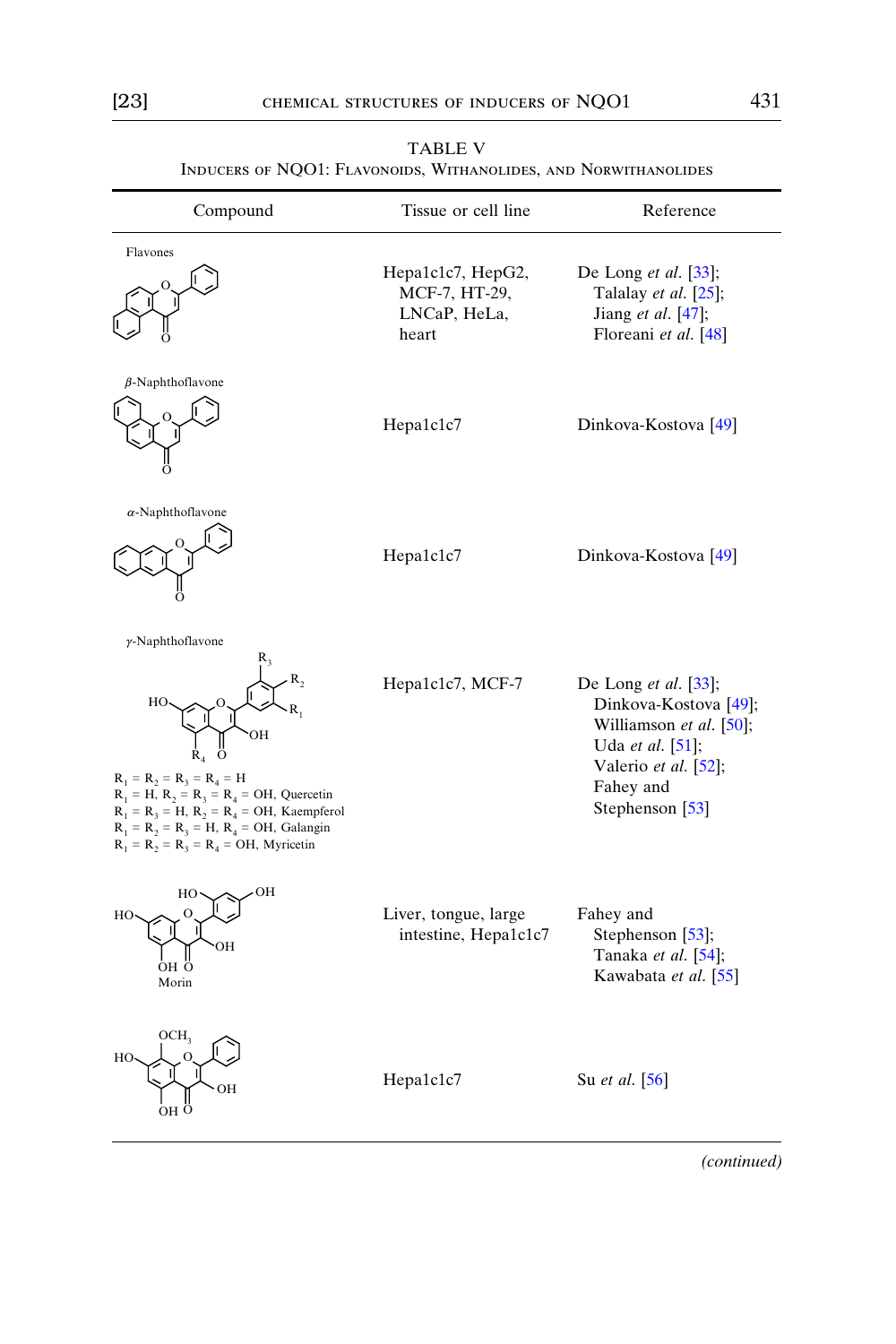|                                                                                                                                                                                                                                                                                               | $\mathbf{r}$        |                                                                    |
|-----------------------------------------------------------------------------------------------------------------------------------------------------------------------------------------------------------------------------------------------------------------------------------------------|---------------------|--------------------------------------------------------------------|
| Compound                                                                                                                                                                                                                                                                                      | Tissue or cell line | Reference                                                          |
| R<br>HO<br>OН<br>$R = H$ , Chrysin<br>$R = OH$ , Apigenin                                                                                                                                                                                                                                     | Hepa1c1c7           | Uda et al. [51];<br>Fahey and<br>Stephenson [53]                   |
| $\mathbf{R}_{_3}$<br>R,<br>R,<br>O<br>$R_1 = R_2 = R_4 = H, R_3 = Br$<br>$R_1 = R_2 = R_4 = H$ , $R_3 = Cl$<br>$R_1 = R_2 = R_4 = H, R_3 = CF_3$<br>$R_1 = R_3 = R_4 = H, R_2 = Br$<br>$R_1 = R_3 = R_4 = H, R_2 = F$<br>$R_1 = R_2 = R_4 = H, R_2 = Cl$<br>$R_1 = F$ , $R_2 = R_3 = R_4 = H$ | Hepa1c1c7           | Song et al. [57]                                                   |
| $R_{1}$<br>$\circ$<br>$R_1 = OH$ , $R_2 = OCH_3$ , Pinostrobin<br>$R_1 = OCH_3$ , $R_2 = OH$<br>$R_1 = R_2 = OH$ , Pinocembrin<br>$R_1 = R_2 = OCH_3$                                                                                                                                         | Hepa1c1c7           | Fahey and<br>Stephenson [53];<br>Su et al. [56];<br>Gu et al. [58] |
| OН<br>$_{\rm H_3CO}$<br>OН<br>он ö                                                                                                                                                                                                                                                            | Hepa1c1c7           | Su et al. [56]                                                     |
| $R_4$<br>$\mathsf{R}_3$<br>$\mathbf{R}_2$<br>R,<br>0<br>$R_1 = CH_3$ , $R_2 = R_3 = R_4 = H$<br>$R_1 = OCH_3$ , $R_2 = R_3 = R_4 = H$                                                                                                                                                         | Hepa1c1c7           | Song et al. [57]                                                   |

TABLE V (continued)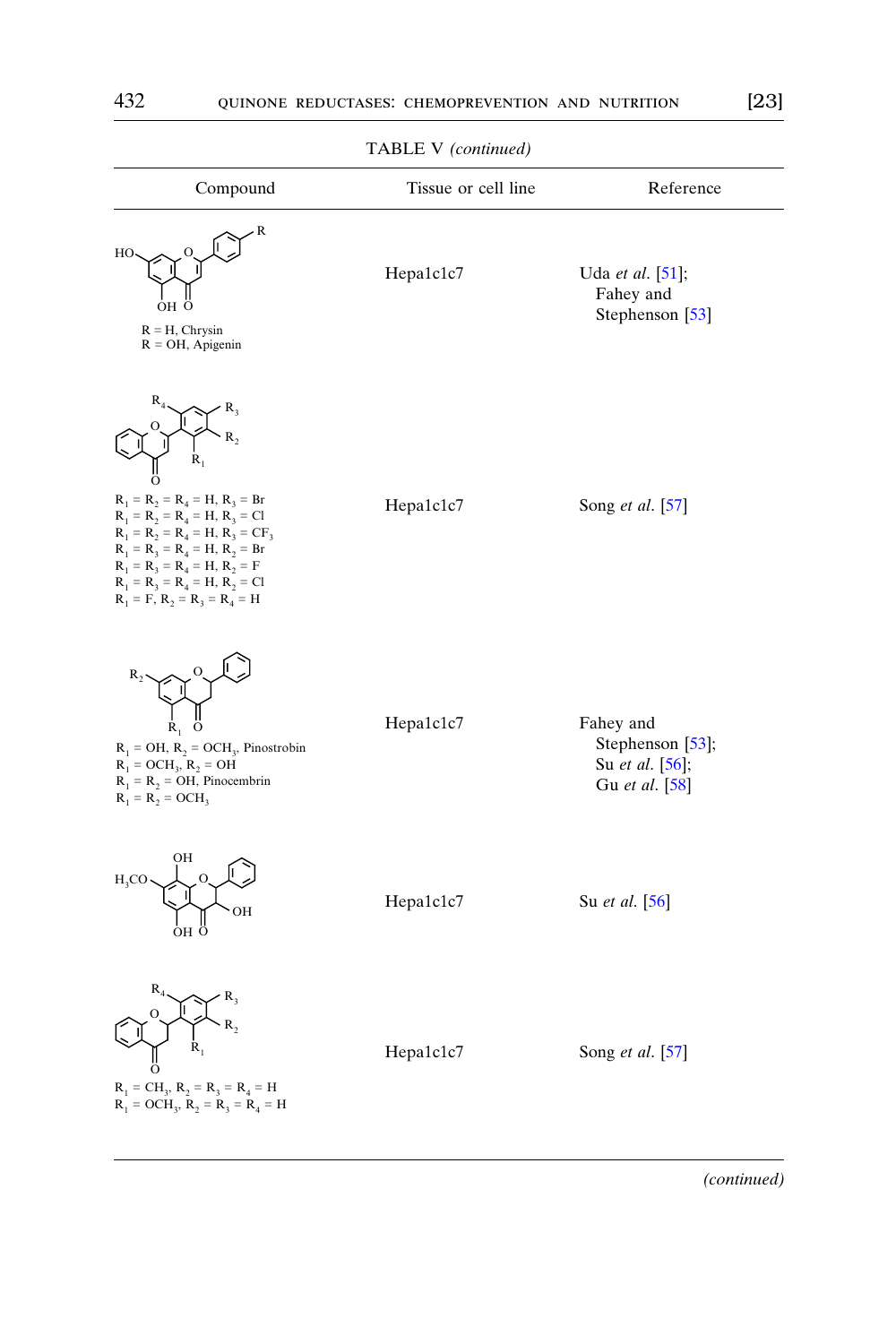| Compound                                                                                                                                                                                                                                               | Tissue or cell line                               | Reference                                      |
|--------------------------------------------------------------------------------------------------------------------------------------------------------------------------------------------------------------------------------------------------------|---------------------------------------------------|------------------------------------------------|
| CH,OH<br>OCH <sub>3</sub><br>HO<br>ОH<br>ÒН Ö<br>Silibinin                                                                                                                                                                                             | Liver, lung,<br>stomach, small<br>intestine, skin | Zhao and Agarwal <sup>[59]</sup>               |
| Chalcones                                                                                                                                                                                                                                              |                                                   |                                                |
| $R_1 = R_2 = R_3 = R_4 = H$<br>$R_1 = R_2 = R_3 = H$ , $R_4 = OH$<br>$R_1 = R_2 = R_4 = H, R_3 = OH$<br>$R_1 = OH$ , $R_2 = R_3 = R_4 = H$<br>$R_1 = R_2 = R_4 = OH, R_3 = H$<br>$R_1 = R_3 = OH$ , $R_2 = R_4 = H$<br>$R_1 = R_2 = R_3 = OH, R_4 = H$ | Hepa1c1c7                                         | Dinkova-Kostova et al. [34];<br>Su et al. [56] |
| OН<br>OCH <sub>3</sub><br>$H_3CO$                                                                                                                                                                                                                      | Hepa1c1c7                                         | Gu et al. [58]                                 |
| OCH <sub>3</sub><br>HO<br>AcO,<br>റ<br>Н                                                                                                                                                                                                               | Hepa1c1c7                                         | Chang et al. [60]                              |
| (+)-Tephropurpurin                                                                                                                                                                                                                                     |                                                   |                                                |
| Isoflavones<br>R<br>$R_1 = R_2 = H, R_3 = OH$<br>$R_1 = R_2 = R_3 = OCH_3$                                                                                                                                                                             | Hepa1c1c7                                         | Su et al. [56]                                 |
| Withanolides                                                                                                                                                                                                                                           |                                                   |                                                |
| OН<br>HO                                                                                                                                                                                                                                               | Hepa1c1c7                                         | Gu et al. [61]                                 |

TABLE V (continued)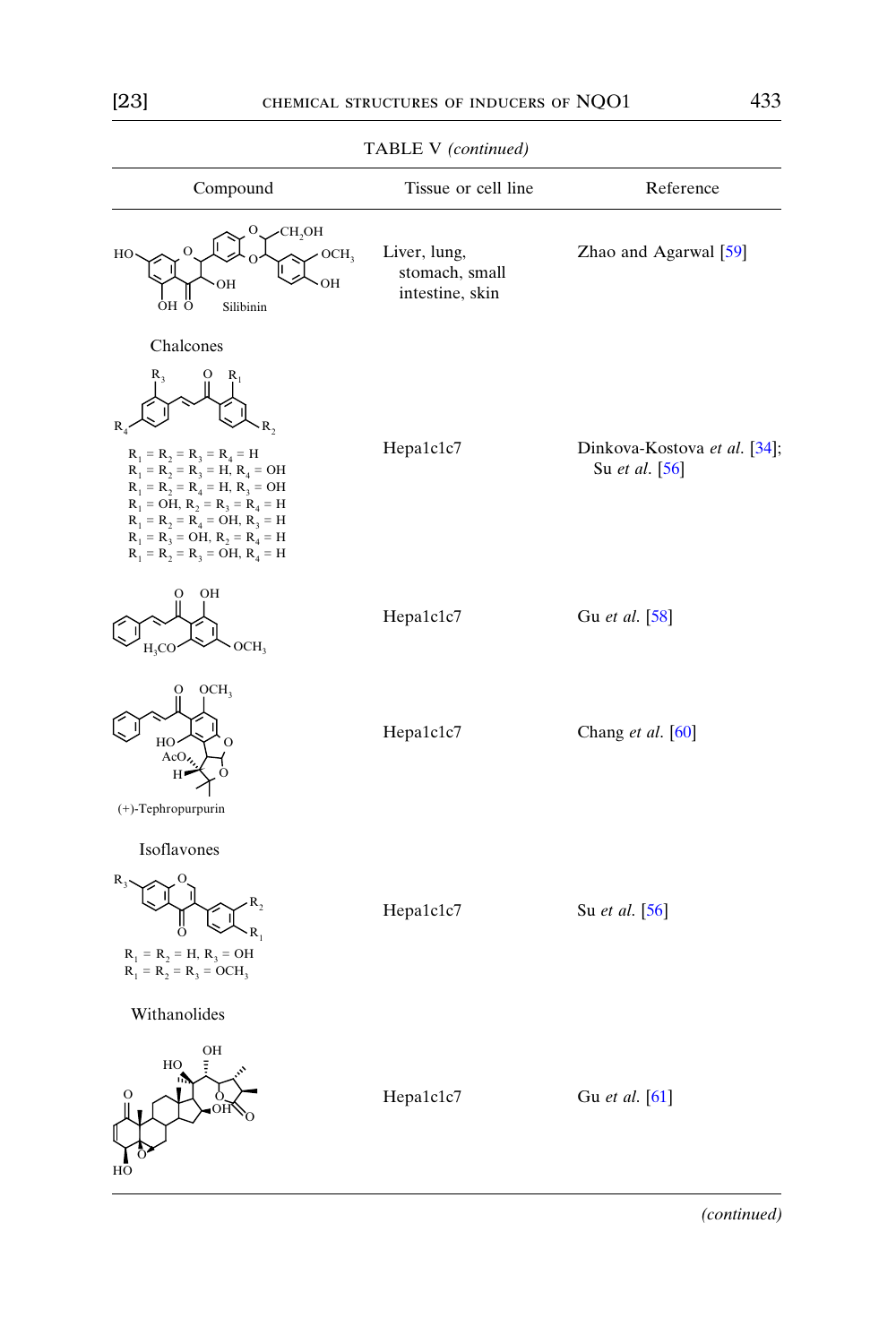<span id="page-11-0"></span>

| $\cdots$                                                     |                            |                                        |  |
|--------------------------------------------------------------|----------------------------|----------------------------------------|--|
| Compound                                                     | Tissue or cell line        | Reference                              |  |
| OH <sub>4</sub><br>$\mathbf O$<br>HO H <sup>1111</sup><br>OН | Hepa1c1c7                  | Su <i>et al.</i> [62]                  |  |
| OН<br>OH<br>$\circ$<br>ΟH<br>ll.                             | Hepa1c1c7,<br>liver, colon | Misico <i>et al.</i> $\left[63\right]$ |  |

TABLE V (continued)

- 
- <sup>36</sup> S. R. Spencer, C. A. Wilczak, and P. Talalay, *Cancer Res.* **50**, 7871 (1990).<br><sup>37</sup> S. R. Spencer, L. A. Xue, E. M. Klenz, and P. Talalay, *Biochem. J.* **273**, 711 (1991).<br><sup>38</sup> A. K. Jaiswal, R. Venugopal, J. Mucha,
- 57, 440 (1997).<br><sup>39</sup> K. Kawabata, T. Yamamoto, A. Hara, M. Shimizu, Y. Yamada, K. Matsunaga, T. Tanaka,
- and H. Mori, Cancer Lett. 157, 15 (2000).<br><sup>40</sup> M. Iqbal, S. D. Sharma, Y. Okazaki, M. Fujisawa, and S. Okada, *Pharmacol. Toxicol*. 92,
- 33 (2003).<br><sup>41</sup> K. Okada, C. Wangpoengtrakul, T. Tanaka, S. Toyokuni, K. Uchida, and T. Osawa, *J. Nutr.*
- **131,** 2090 (2001).  $42$  K. Singletary, C. MacDonald, M. Iovinelli, C. Fisher, and M. Wallig, *Carcinogenesis* 19,
- 1039 (1998).<br><sup>43</sup> A. T. Dinkova-Kostova and P. Talalay, *Carcinogenesis* **20,** 911 (1999).<br><sup>44</sup> C. Gerhäuser, K. Klimo, E. Heiss, I. Neumann, A. Gamal-Eldeen, J. Knauft, G. Y. Liu,
- 
- S. Sitthimonchai, and N. Frank, *Mutat. Res.* 523–524, 163 (2003). 45 D. S. Jang, E. J. Park, M. E. Hawthorne, J. S. Vigo, J. G. Graham, F. Cabieses,
- B. D. Santarsiero, A. D. Mesecar, H. H. Fong, R. G. Mehta, J. M. Pezzuto, and
- A. D. Kinghorn, *J. Agric. Food Chem.* **50**, 6330 (2002). <sup>46</sup> A. T. Dinkova-Kostova, M. A. Massiah, R. E. Bozak, R. J. Hicks, and P. Talalay, *Proc. Natl. Acad. Sci. USA* **98**, 3404 (2001).<br><sup>47</sup> Z. Q. Jiang, C. Chen, B. Yang, V. Hebbar, and A. N. Kong, *Life Sci*. **72**, 2243 (2003).<br><sup>48</sup> M. Floreani, E. Napoli, and P. Palatini, *Biochem. Pharmacol.* **60**, 601 (2000).<br>
- 
- 
- 
- 17, 2385 (1996).<br><sup>51</sup> Y. Uda, K. R. Price, G. Williamson, and M. J. Rhodes, *Cancer Lett*. 120, 213 (1997).<br><sup>52</sup> L. G. Valerio, J. K. Kepa, G. V. Pickwell, and L. C. Quattrochi, *Toxicol. Lett*. 119, 49
- 
- (2001).<br><sup>53</sup> J. W. Fahey and K. K. Stephenson, *J. Agric. Food Chem.* **50,** 7472 (2002).<br><sup>54</sup> T. Tanaka, K. Kawabata, M. Kakumoto, H. Makita, J. Ushida, S. Honjo, A. Hara,
- 
- H. Tsuda, and H. Mori, Carcinogenesis 20, 1477 (1999).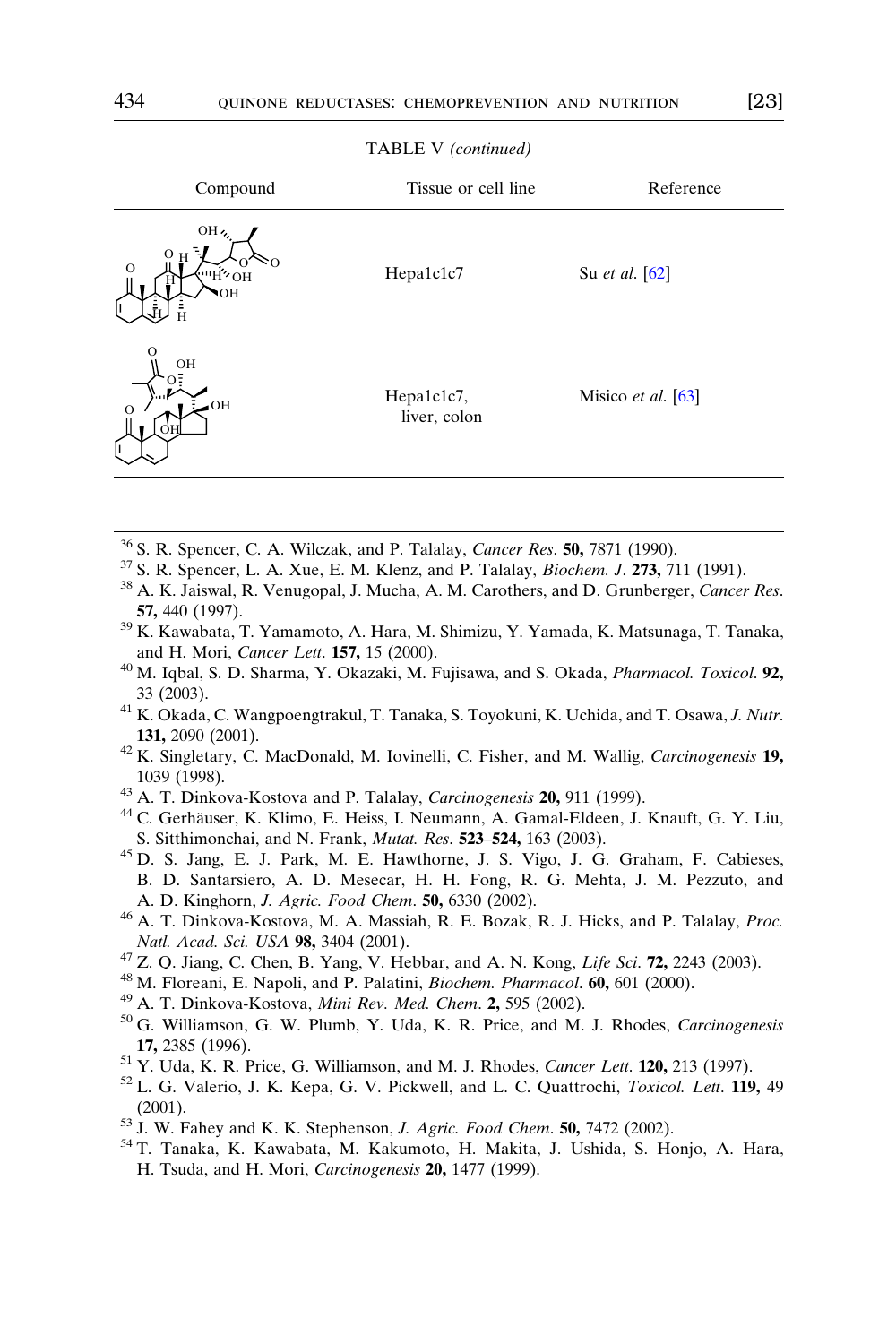<span id="page-12-0"></span>tissues. $27-33$  Initially, 1,4-diphenols and *tert*-butylhydroquinone were found to raise the levels of NQO1 and GST in mouse liver in a concentration-dependent manner.<sup>22</sup> A series of analogs were synthesized ([Table I](#page-4-0)) and their inducer potencies were compared. It was found that the critical structural feature of these phenolic compounds was their capacity to undergo reversible oxidation-reduction reactions. Thus catechols, hydroquinones, 1,2-, and 1,4-phenylenediamines were inducers, whereas resorcinols or 1,3-phenylenediamines were not. In contrast, the presence or absence of an alkyl side chain had little impact on the inducer potency. It was subsequently established that Michael reaction acceptors are a major class of inducers (see the following). This finding strongly suggested that the electrophilic quinone (or quinoneimine) oxidation products were the ultimate inducers and not the oxidation process per se.

#### Class 2: Michael Reaction Acceptors

Coumarin was one of the first plant compounds that was shown to induce NQO1, although weakly.<sup>[33](#page-5-0)</sup> This led to the evaluation of the inducer potencies of a number of lactones, cinnamates, acrylates, crotonates, and indoles—all bearing olefins (or acetylenes) conjugated to electronwithdrawing groups—that is, Michael reaction acceptors. The potency of these compounds as NQO1 inducers paralleled closely their reactivity in the Michael reaction.<sup>[25](#page-3-0)</sup> The Michael reaction acceptor group is present in the molecules of many plant metabolites and is essential for NQO1 inducer activity of cinnamates, curcuminoids, and flavonoids. Some examples

<sup>55</sup> K. Kawabata, T. Tanaka, S. Honjo, M. Kakumoto, A. Hara, H. Makita, N. Tatematsu, J. Ushido, H. Tsuda, and H. Mori, *Int. J. Cancer* 83, 381 (1999). <sup>56</sup> B. N. Su, E. J. Park, J. S. Vigo, J. G. Graham, F. Cabieses, H. H. Fong, J. M. Pezzuto, and

A. D. Kinghorn, *Phytochemistry* 63, 335 (2003).<br><sup>57</sup> L. L. Song, J. W. Kosmeder, 2nd, S. K. Lee, C. Gerhäuser, D. Lantvit, R. C. Moon,

R. M. Moriarty, and J. M. Pezzuto, Cancer Res. 59, 578 (1999).<br><sup>58</sup> J. Q. Gu, E. J. Park, J. S. Vigo, J. G. Graham, H. H. Fong, J. M. Pezzuto, and

A. D. Kinghorn, *J. Nat. Prod.* 65, 1616 (2002).<br><sup>59</sup> J. Zhao and R. Agarwal, *Carcinogenesis* 20, 2101 (1999).<br><sup>60</sup> L. C. Chang, C. Gerhäuser, L. Song, N. R. Farnsworth, J. M. Pezzuto, and A. D. Kinghorn,

J. Nat. Prod. 60, 869 (1997).<br><sup>61</sup> J.-Q. Gu, W. Li, Y.-H. Kang, B.-N. Su, H. H. S. Fong, R. B. van Breemen, J. M. Pezzuto,

and A. D. Kinghorn, Chem. Pharm. Bull. (Tokyo) 51, 530 (2003). <sup>62</sup> B.-N. Su, E. J. Park, D. Nikolic, B. D. Santarsiero, A. D. Mesecar, J. S. Vigo, J. G. Graham,

F. Cabieses, R. B. van Breemen, H. H. Fong, N. R. Farnsworth, J. M. Pezzuto, and A. D. Kinghorn, J. Org. Chem. 68, 2350 (2003).<br><sup>63</sup> R. I. Misico, L. L. Song, A. S. Veleiro, A. M. Cirigliano, M. C. Tettamanzi, G. Burton,

G. M. Bonetto, V. E. Nicotra, G. L. Silva, R. R. Gil, J. C. Oberti, A. D. Kinghorn, and J. M. Pezzuto, J. Nat. Prod. 65, 677 (2002).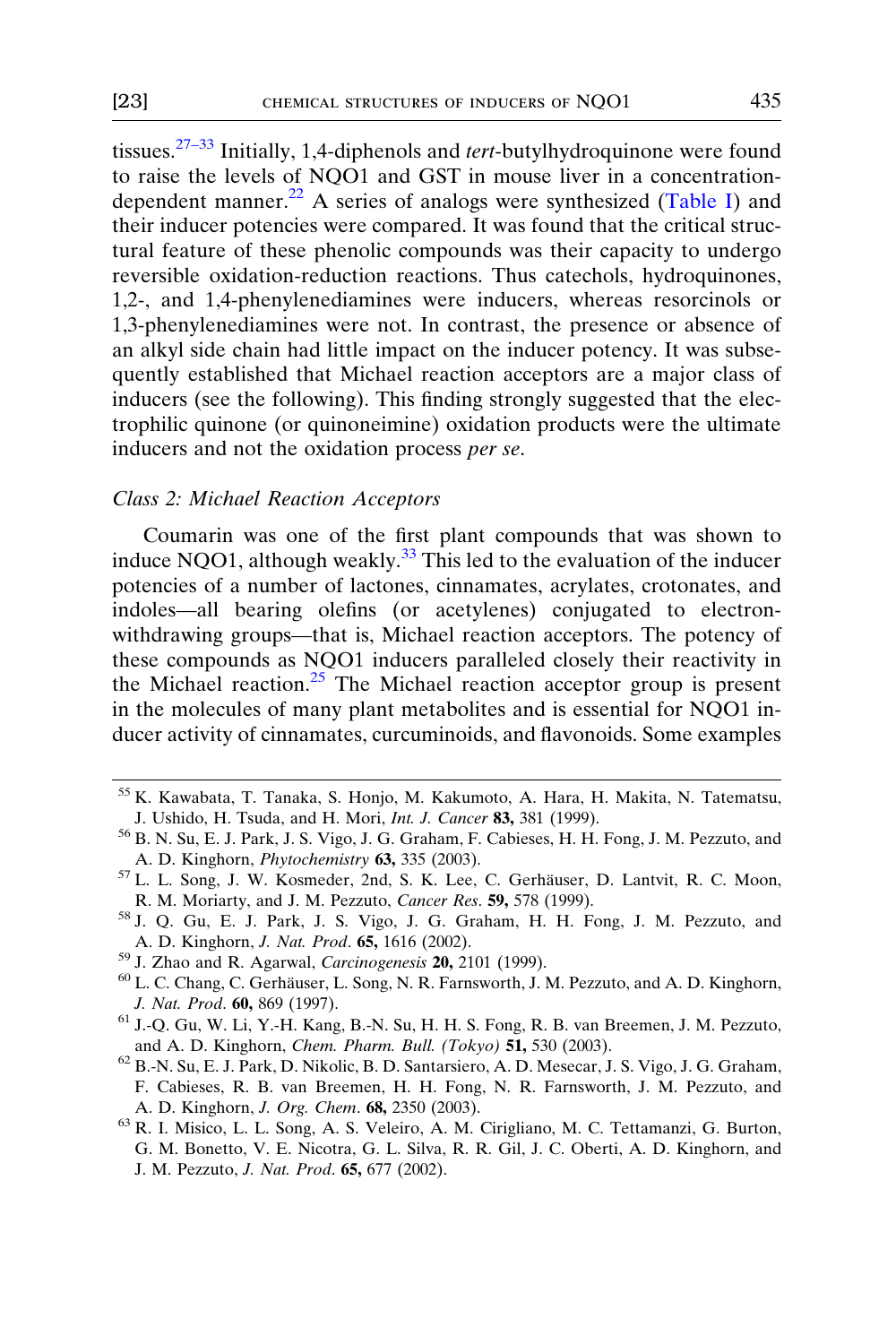<span id="page-13-0"></span>are given in [Tables II through V.](#page-5-0) Similarly, the Michael reaction acceptor that is, the  $\alpha$ , $\beta$ -unsaturated ketone moiety of a number of withanolides isolated from Solanaceae is required for NQO1 inducer activity. $61-63$ 

It should be noted that some flavanones (e.g., pinostrobin) exhibit inducer activity, implying that such molecules might be precursors rather than the ultimate inducers and that metabolism plays a role in generating the active species. This notion is supported by the fact that pinostrobin is inactive in cells with defective  $Ah$ -receptor function.<sup>[53](#page-11-0)</sup> Indeed, most flavonoids are bifunctional inducers. $64$  In a series of aromatic Michael reaction acceptors the presence of hydroxyl group(s) on the aromatic ring(s) at ortho-position(s) to the vinyl carbons enhances the inducer potency enormously, in some cases by more than 200-fold, $34,43,46$  and proposed that this structural feature must function to accelerate the rate of addition of the inducer to reactive sulfhydryl(s) on a hypothetical intracellular sensor, which has subsequently been identified as Keap1.<sup>[34,46,65](#page-5-0)</sup>

#### Class 3: Isothiocyanates, Dithiocarbamates, and Related Sulfur Compounds

The characteristic  $-N = C = S$  functionality of all isothiocyanates reacts very readily at its highly electrophilic central carbon atom with sulfhydryl-containing compounds to give dithiocarbamates. Isothiocyanates, thio-, dithiocarbamates, as well as related sulfur compounds, were recognized as NQO1 inducers in the early studies directed towards under-standing the mechanism of induction.<sup>[25,26,66,67](#page-3-0)</sup> At about the same time L. Wattenberg showed that, similar to BHA, dietary administration of benzyl isothiocyanate induced glutathione S-transferase activity in mouse esophagus, forestomach, and small intestine and this induction was associated with inhibition of benzo $[a]$ pyrene-induced neoplasia of the forestomach.<sup>68,69</sup> Isothiocyanates are present in cruciferous vegetables as "inert" glucoside precursors (glucosinolates) and are compartmentally isolated from the enzyme (myrosinase) that catalyzes their conversion to the reactive isothiocyanates—for example, when the plant is injured or chewed. Sulforaphane was isolated as the principal NQO1 inducer from

Plenum Publishing Corporation, 1987.<br><sup>68</sup> V. L. Sparnins and L. W. Wattenberg, *J. Natl. Cancer Inst.* **66,** 769 (1981).<br><sup>69</sup> V. L. Sparnins, J. Chuan, and L. W. Wattenberg, *Cancer Res.* **42,** 1205 (1982).

<sup>64</sup> S. Yannai, A. J. Day, G. Williamson, and M. J. Rhodes, Food Chem. Toxicol. 36, 623

<sup>(1998).</sup> <sup>65</sup> A. T. Dinkova-Kostova, W. D. Holtzclaw, R. N. Cole, K. Itoh, N. Wakabayashi, Y. Katoh, M. Yamamoto, and P. Talalay, *Proc. Natl. Acad. Sci. USA* **99,** 11908 (2002).<br><sup>66</sup> A. M. Benson, P. B. Barretto, and J. S. Stanley, *J. Natl. Cancer Inst*. **76**, 467 (1986).<br><sup>67</sup> P. Talalay, M. J. De Long, and H. J. Procha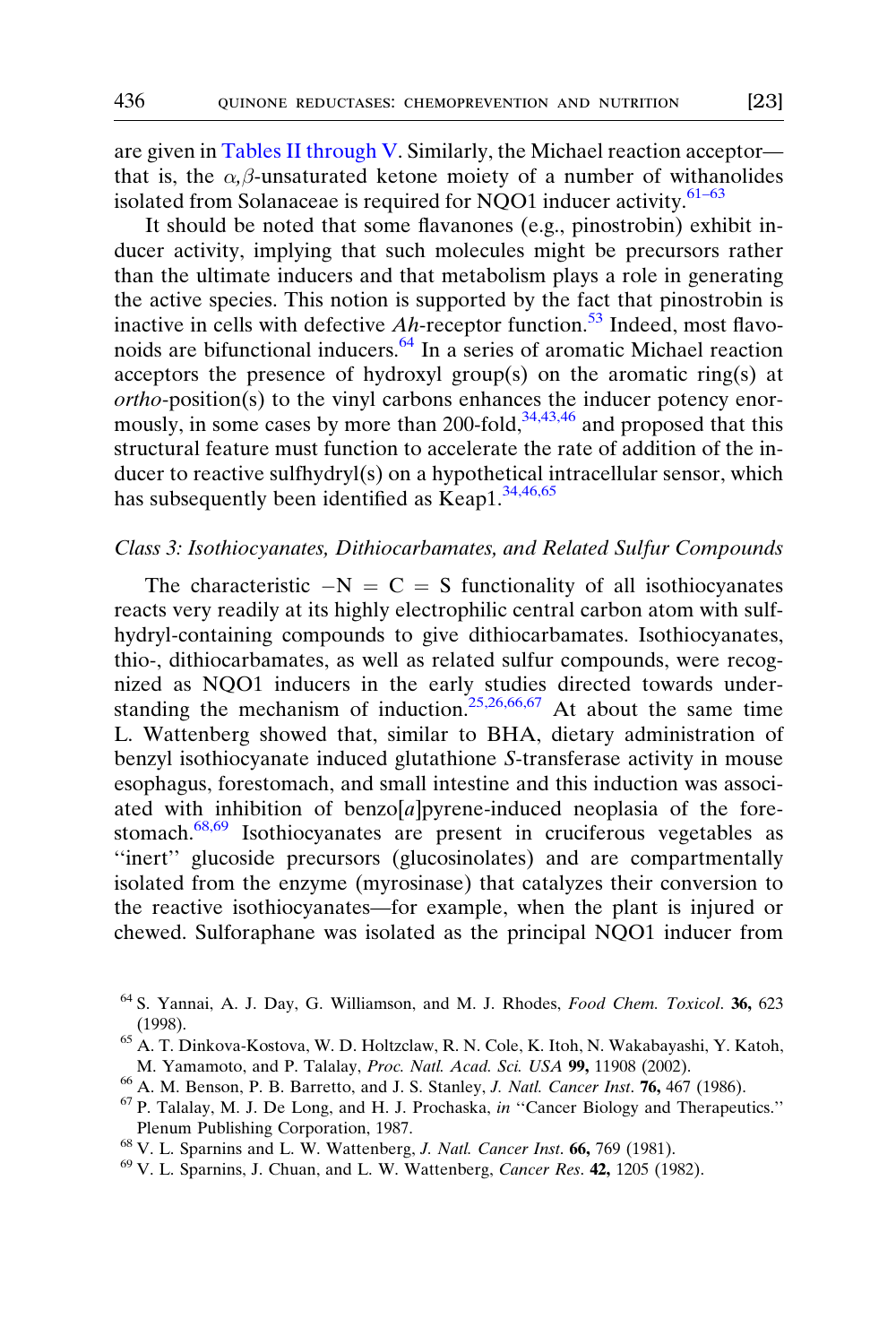<span id="page-14-0"></span>broccoli, $\frac{70}{10}$  and it was subsequently found that 3-day-old broccoli sprouts (grown from selected seeds) contain 20 to 50 times higher levels of its glucosinolate, glucoraphanin than the mature broccoli plant.<sup>[19](#page-1-0)</sup> The demonstration of the protective effect of sulforaphane against cancer in the DMBA mammary tumor model in Sprague-Dawley rats was a proof of the principle that measuring the NQO1 inducer activity is an effective strategy in the search for chemoprotective agents. A variety of isothiocyanates and synthetic analogs have been tested in this laboratory as inducers of NQO1 and their potencies have been compared ([Table VI\)](#page-15-0).<sup>71</sup> Sulforaphane remains one of the most potent NQO1 inducers known to date. Importantly, sulforaphane quickly accumulates in cells of various types, reaching intracellular concentrations in the millimolar range, which is probably one of the reasons underlying its extremely high inducer potency.<sup>72</sup> Intracellular accumulation is achieved through conjugation with cellular glutathione, $73$  a reaction that is further accelerated by glutathione S-transferases,  $74$  and the glutathione conjugate is then exported by a transporter-mediated mechanism.<sup>75</sup> Furthermore, NQO1 inducer potency among a series of isothiocyanates correlates with their intracellular accumulation, $76$  highlighting that transport mechanisms should also be carefully considered in addition to structure and chemical reactivity in determining inducer potency. We recently isolated 4-(rhamnopyranosyloxy)benzyl isothiocyanate as a very potent NQO1 inducer from Moringa oleifera. Depending on the cell type, its inducer potency was comparable to, or even exceeded that of sulforaphane.<sup>[20](#page-1-0)</sup>

### Class 4: 1,2-Dithiole-3-thiones, Oxathiolene Oxides, and Other Organosulfur Compounds

In the early 1980s, work from the laboratory of E. Bueding showed that administration of 1,2-dithiole-3-thione derivatives to mice produces biochemical effects similar to those of BHA and protected against toxicity and carcinogenicity.<sup>77</sup> The antischistosomal agent oltipraz and related dithiolethiones ([Table VII\)](#page-17-0) were then shown to induce NQO1 in many

- 
- 
- 
- 
- 

<sup>&</sup>lt;sup>70</sup> Y. Zhang, P. Talalay, C. G. Cho, and G. H. Posner, *Proc. Natl. Acad. Sci. USA* 89, 2399 (1992).<br><sup>71</sup> G. H. Posner, C. G. Cho, J. V. Green, Y. Zhang, and P. Talalay, *J. Med. Chem.* **37,** 170

<sup>(1994).&</sup>lt;br><sup>72</sup> Y. Zhang and P. Talalay, *Cancer Res.* **58**, 4632 (1998).<br><sup>73</sup> Y. Zhang, *Carcinogenesis* **21**, 1175 (2000).<br><sup>74</sup> Y. Zhang, *Carcinogenesis* **22**, 425 (2001).<br><sup>75</sup> Y. Zhang and E. C. Callaway, *Biochem. J.*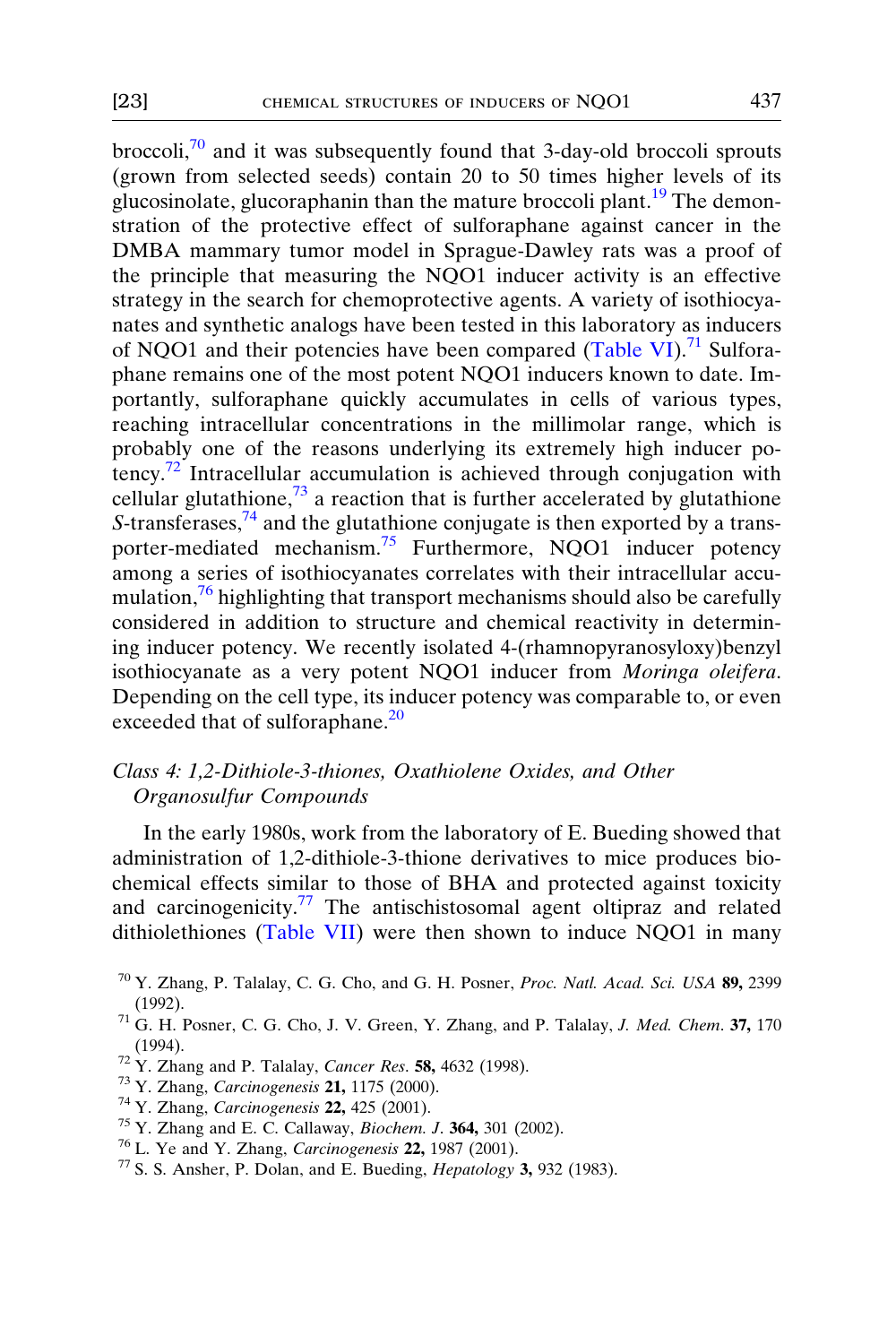<span id="page-15-0"></span>Inducers of NQO1: Isothiocyanates, Dithiocarbamates, and Related Sulfur Compounds

| Compound                                                                                                                                                          | Tissue or cell line                                                                                                             | Reference                                                                                             |
|-------------------------------------------------------------------------------------------------------------------------------------------------------------------|---------------------------------------------------------------------------------------------------------------------------------|-------------------------------------------------------------------------------------------------------|
| $\circ$<br>$-c = s$<br>Sulforaphane                                                                                                                               | Liver, lung, forestomach,<br>glandular stomach,<br>small intestine, colon,<br>Hepa1c1c7, HepG2,<br>MCF-7, HT-29,<br>LNCaP, HeLa | Zhang <i>et al.</i> $[70]$ ;<br>McMahon et al. [32];<br>Jiang et al. $[47]$                           |
| $\circ$<br>$H_3C-S$ - $(CH_2)_n$ - $N = C = S$<br>$n = 3, 4, 5, 6$                                                                                                | Liver, lung, forestomach,<br>glandular stomach,<br>small intestine,<br>Hepa1c1c7                                                | Zhang <i>et al.</i> $[70]$ ;<br>Rose et al. [78];<br>Hou <i>et al.</i> [79];<br>Morimitsu et al. [80] |
| $\circ$<br>$-CCH2$ <sub>n</sub> $-N=C=S$<br>$H_2C \longrightarrow S$<br>$n = 3$ , Cheirolin<br>$\Omega$<br>$n = 4$ , Erysolin<br>$n = 5$                          | Liver, forestomach,<br>glandular stomach,<br>small intestine, colon,<br>Hepa1c1c7                                               | Zhang <i>et al.</i> $\lceil 70 \rceil$                                                                |
| $H_3C$ — S — $(CH_2)_n$ — N — C — S<br>$n = 3$ , Iberverin<br>$n = 4$ , Erusin<br>$n = 5$ , Berteroin                                                             | Liver, forestomach,<br>glandular stomach,<br>small intestine, colon,<br>Hepa1c1c7                                               | Zhang et al. $[70]$                                                                                   |
| $\left( \text{CH}_2 \right)_{n} - \text{N} = \text{C} = \text{S}$<br>$n = 0, 1, 2, 4, 6$                                                                          | Liver, lung, kidney,<br>forestomach, small<br>intestine, colon,<br>bladder, Hepa1c1c7                                           | Prestera et al. [35];<br>Benson <i>et al.</i> $[66]$ ;<br>Guo et al. [81]                             |
| $\mathbf{s} = \mathbf{c} = \mathbf{s}$<br>$\mathbf{N} = \mathbf{C} = \mathbf{S}$                                                                                  | Hepa1c1c7                                                                                                                       | Prestera <i>et al.</i> [35]                                                                           |
| $\sim$ N $=$ C $=$ S<br>$R = C_2H_5$ , N $\equiv$ C, HOOC, CH <sub>3</sub> OOC,<br>CH <sub>3</sub> SCO, CH <sub>3</sub> CO, n-BuCO, $(CH_3)$ <sub>2</sub> $P(=O)$ | Hepa1c1c7                                                                                                                       | Posner <i>et al.</i> [71]                                                                             |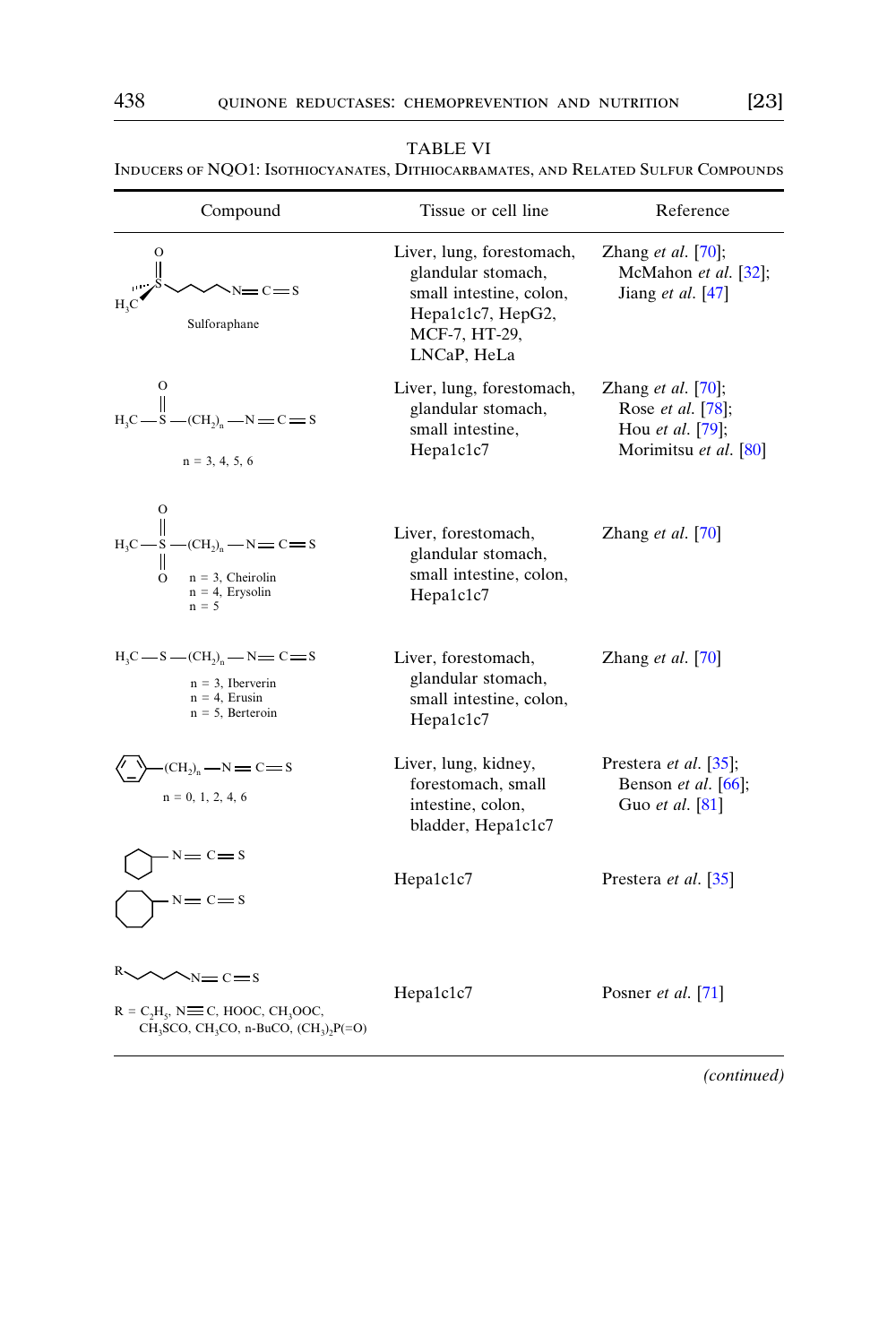| Compound                                                                                                                                                  | Tissue or cell line                                                                   | Reference                                                                                    |
|-----------------------------------------------------------------------------------------------------------------------------------------------------------|---------------------------------------------------------------------------------------|----------------------------------------------------------------------------------------------|
| $\circ$<br>II<br>$= C = S$<br>Sulforaphene                                                                                                                | Hepa1c1c7                                                                             | Posner et al. [71]                                                                           |
| $N = C = S$<br>$R = O2N$ , N $\equiv$ C, CH <sub>3</sub> SO <sub>2</sub> , CH <sub>3</sub> CO <sub>2</sub><br>CH <sub>3</sub> OOC, CH <sub>3</sub> CH(OH) | Hepa1c1c7                                                                             | Posner et al. [71]                                                                           |
| OН                                                                                                                                                        | Hepa1c1c7                                                                             | Posner <i>et al.</i> [71]                                                                    |
| $= c = s$<br>$R = CH3SO2, CH3CO$                                                                                                                          | Hepa1c1c7                                                                             | Posner et al. [71]                                                                           |
| $2N=C=S$<br>$R = CH3SO2$ , CH <sub>3</sub> CO, CH <sub>3</sub> OOC                                                                                        | Hepa1c1c7                                                                             | Posner et al. [71]                                                                           |
| $H_2 - N = C = S$                                                                                                                                         | Liver                                                                                 | Leonard et al. [82, 83]                                                                      |
| $s = c = s$                                                                                                                                               | Hepa1c1c7<br>ARPE-19<br>HepG2<br>AGS                                                  | Fahey et al. [20]                                                                            |
| Ů<br>$(C, H5), N \tC \t-SNa$                                                                                                                              | Liver, lung, kidney,<br>forestomach, small<br>intestine, colon,<br>bladder, Hepa1c1c7 | Talalay and Benson [26];<br>Benson <i>et al.</i> $\lceil 66 \rceil$ ,<br>Talalay et al. [67] |
| Ï<br>$-R$<br>$-s - s -$<br>$R = (C_2H_5)_2N$ Disulfiram<br>$R = C_2H_5O$ Bisethylxanthogen                                                                | Liver, lung, kidney,<br>forestomach, small<br>intestine, colon,<br>bladder, Hepa1c1c7 | Talalay and Benson [26];<br>Benson et al. [66];<br>Talalay et al. [67]                       |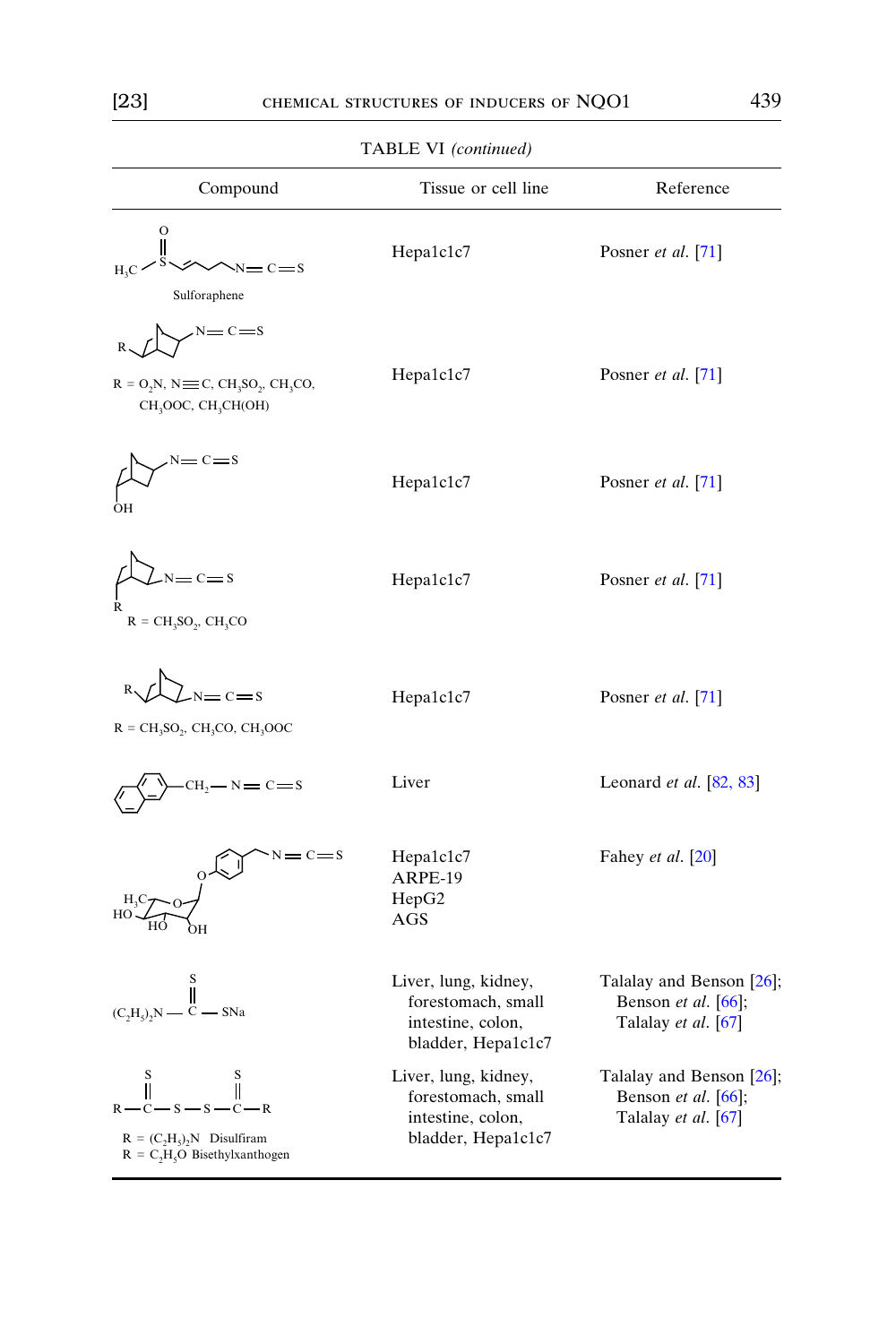<span id="page-17-0"></span>

| Liver, lymphocytes   | De Long et al. [84];<br>Kensler et al. [85];<br>Gordon et al. [86]                         |
|----------------------|--------------------------------------------------------------------------------------------|
| Liver, lung, jejunum | McMahon et al. [32];<br>De Long et al. [84];<br>Ansher et al. [87];<br>Kensler et al. [85] |
| Liver, lung, jejunum | De Long et al. [84];<br>Ansher et al. [87];<br>Kensler et al. [85]                         |
| Liver, lung, jejunum | De Long et al. [84];<br>Ansher et al. [87];<br>Kensler et al. [85]                         |
| Liver, lung, jejunum | De Long et al. $[84]$ ;<br>Ansher et al. [87];<br>Kensler et al. [85]                      |
| Hepa1c1c7, BNLCL2    | Pietsch et al. [88]                                                                        |
| Hepa1c1c7, BNLCL2    | Pietsch et al. [88]                                                                        |
|                      |                                                                                            |

TABLE VII Inducers of NQO1: 1,2-Dithiole-3-thiones, and Oxathiolene Oxides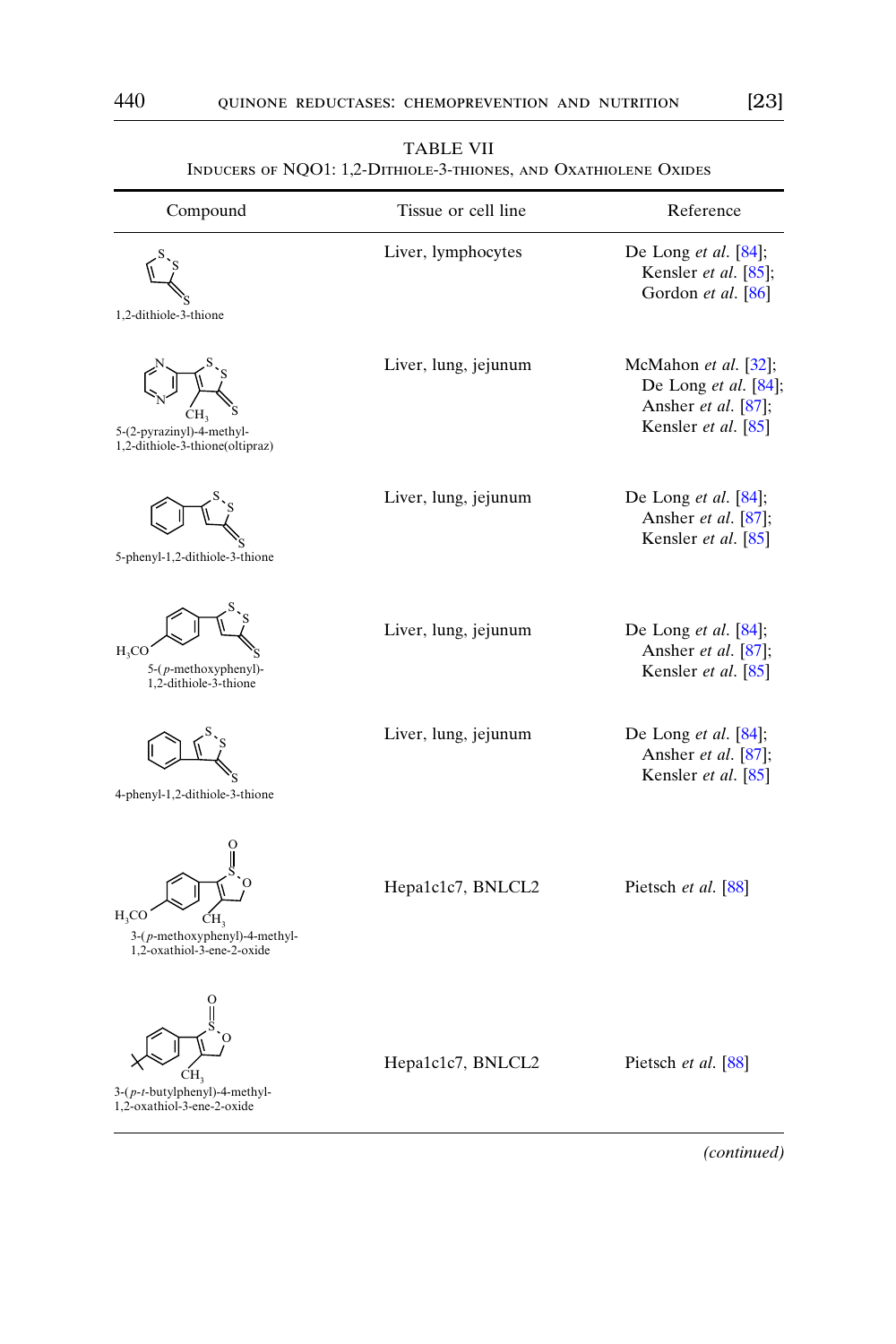<span id="page-18-0"></span>

| Compound                                               | Tissue or cell line | Reference           |
|--------------------------------------------------------|---------------------|---------------------|
| CH,                                                    | Hepa1c1c7, BNLCL2   | Pietsch et al. [88] |
| 3-cyclohexenyl-4-methyl-<br>1,2-oxathiol-3-ene-2-oxide |                     |                     |
| CH <sub>3</sub><br>Br                                  | Hepa1c1c7, BNLCL2   | Pietsch et al. [88] |
| 4-bromo-5,5-dimethyl-<br>1,2-oxathiol-3-ene-2-oxide    |                     |                     |

TABLE VII (continued)

organs and tissues,  $84,85,87$  as well as in human lymphocytes in culture.  $86$ Oltipraz was subsequently developed as a chemopreventive agent in clinical trials in Qidong, China, an area with a very high incidence of liver cancer attributable in part to consumption of grains contaminated with aflatoxin  $B_1$ .<sup>89,90</sup> In such volunteers, administration of oltipraz profoundly affected the excretion of aflatoxin  $B_1$ -DNA adducts. At low doses of oltipraz the

- 
- 527 (1981). 84 M. J. De Long, P. Dolan, A. B. Santamaria, and E. Bueding, *Carcinogenesis* **7,** 977 (1986). 85 T. W. Kensler, P. A. Egner, P. M. Dolan, J. D. Groopman, and B. D. Roebuck, *Cancer Res.*
- 
- **47,** 4271 (1987).<br><sup>86</sup> G. B. Gordon, H. J. Prochaska, and L. Y. Yang, *Carcinogenesis* **12,** 2393 (1991).<br><sup>87</sup> S. S. Ansher, P. Dolan, and E. Bueding, *Food Chem. Toxicol*. **24,** 405 (1986).<br><sup>88</sup> E. C. Pietsch, A. L. Hurl
- 
- 
- 
- A. J. Townsend, F. M. Torti, and S. V. Torti, *Biochem. Pharmacol.* **65,** 1261 (2003). <sup>89</sup> T. W. Kensler, T. J. Curphey, Y. Maxiutenko, and R. D. Roebuck, *Drug Metabol. Drug* Interact. **17,** 3 (2000).<br><sup>90</sup> T. W. Kensler, P. A. Egner, J. B. Wang, Y. R. Zhu, B. C. Zhang, G. S. Qian, S. Y. Kuang,
- S. J. Gange, L. P. Jacobson, A. Munoz, and J. D. Groopman, Eur. J. Cancer Prev. 11, S58 (2002).

<sup>&</sup>lt;sup>78</sup> P. Rose, P. K. Faulkner, G. Williamson, and R. Mithen R, Carcinogenesis **21,** 1983 (2000).<br><sup>79</sup> D. X. Hou, M. Fukuda, M. Fujii, and Y. Fuke, *Int. J. Mol. Med.* **6,** 441 (2000).<br><sup>80</sup> Y. Morimitsu, Y. Nakagawa, K. Hay

F. Horio, K. Itoh, K. Iida, M. Yamamoto, and K. Uchida, J. Biol. Chem. 277, 3456 (2002). <sup>81</sup> Z. Guo, T. J. Smith, E. Wang, K. I. Eklind, F. L. Chung, and C. S. Yang, Carcinogenesis **14,** 1167 (1993).<br><sup>82</sup> T. B. Leonard, J. A. Popp, M. E. Graichen, and J. G. Dent, *Carcinogenesis* **2,** 473 (1981).<br><sup>83</sup> T. B. Leonard, J. A. Popp, M. E. Graichen, and J. G. Dent, *Toxicol. Appl. Pharmacol.* 60,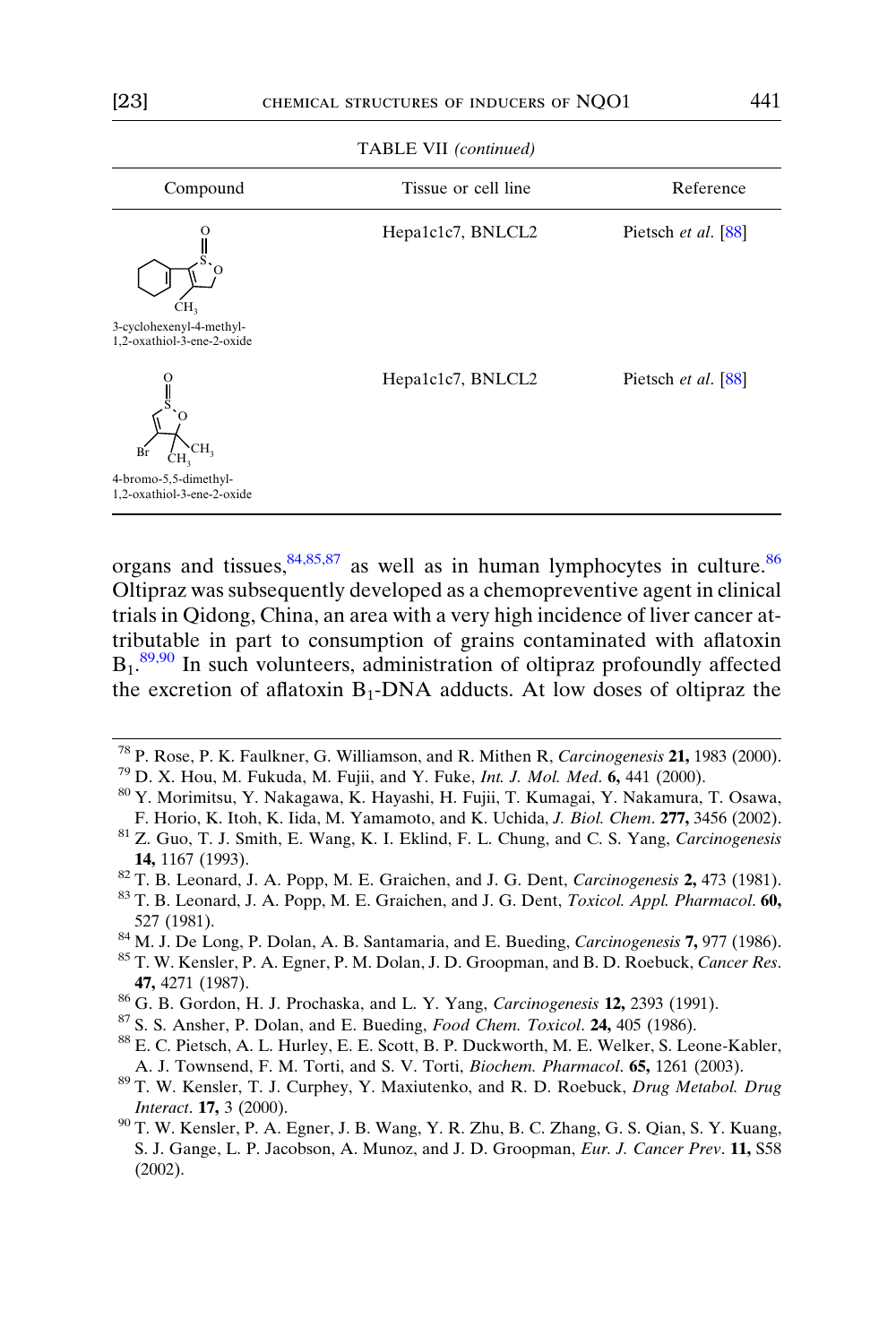<span id="page-19-0"></span>spectrum of urinary aflatoxin metabolites changes and is consistent with phase 2 enzyme induction.

Recently, as part of the development of new candidates for chemopreventive agents, the chemically similar oxathiolene oxides [\(Table VII](#page-17-0)) were synthesized and shown to be inducers of NQO1.<sup>[88](#page-18-0)</sup> Various mono-, di-, and polysulfides from Allium plants ([Table VIII](#page-20-0)), shown in the 1980s to elevate glutathione S-transferase activity in the forestomach and to protect against  $\overline{b}$ enzo[a]pyrene-induced carcinogenesis,  $91$  also induce NQO1, with diallyl disulfide being the most potent among them.<sup>[25,31,92–96](#page-3-0)</sup> Structure-activity relationship studies revealed that the unsaturated allyl or propenyl functionalities are critical determinants of inducer potency.<sup>[25,91–96](#page-3-0)</sup>

#### Class 5: Hydroperoxides

Cumene hydroperoxide, hydrogen peroxide, and tert-butyl hydroperox-ide are, although weak, also inducers of NQO1 ([Table IX](#page-21-0)).  $35,37$ 

#### Class 6: Trivalent Arsenicals

Trivalent arsenicals—for example, phenylarsine oxide, are extremely potent inducers of NQO1 and this finding gave an important clue to the mechanism involved in the initial sensing of the inducer signal. In their classical studies on the development of antidotes for arsenic poisoning, Stocken and Thompson  $(1946)^{97-99}$  demonstrated that vicinal dithiols are excellent reagents for trivalent arsenicals and form highly stable fivemembered cyclic products, while the reaction with monothiols gives rise to ''open chain'' much more easily dissociable compounds. These properties of trivalent arsenicals form the basis for the development of arsenical affinity chromatography for proteins with sulfhydryl groups that are positioned close in space.<sup>100</sup> In contrast to trivalent arsenicals, pentavalent arsenicals—for example sodium arsenate, are much weaker NQO1 inducers. This finding correlates with the much higher reactivity of trivalent

- 
- <sup>91</sup> V. L. Sparnins, G. Barany, and L. W. Wattenberg, *Carcinogenesis* **9**, 131 (1988). <sup>92</sup> S. V. Singh, S. S. Pan, S. K. Srivastava, H. Xia, X. Hu, H. A. Zaren, and J. L. Orchard,
- Biochem. Biophys. Res. Commun. 244, 917 (1998).<br><sup>93</sup> D. Guyonnet, M. H. Siess, A. M. Le Bon, and M. Suschetet, *Toxicol. Appl. Pharmacol.*
- **154**, 50 (1999).<br><sup>94</sup> D. Guyonnet, C. Belloir, M. Suschetet, M. H. Siess, and A. M. Le Bon, *Mutat. Res.* **495**, <sup>95</sup> R. Munday and C. M. Munday, *Nutr. Cancer* **40** (2001).<br><sup>96</sup> R. Munday, J. S. Munday, and C. M. Munday, *Free Radic. Biol. Med.* **34**, 1200 (2003).<br><sup>97</sup> L. A. Stocken and R. H. S. Thompson, *Biochem. J.* **40**, 529 (1
- 
- 
- 
- 
- 
-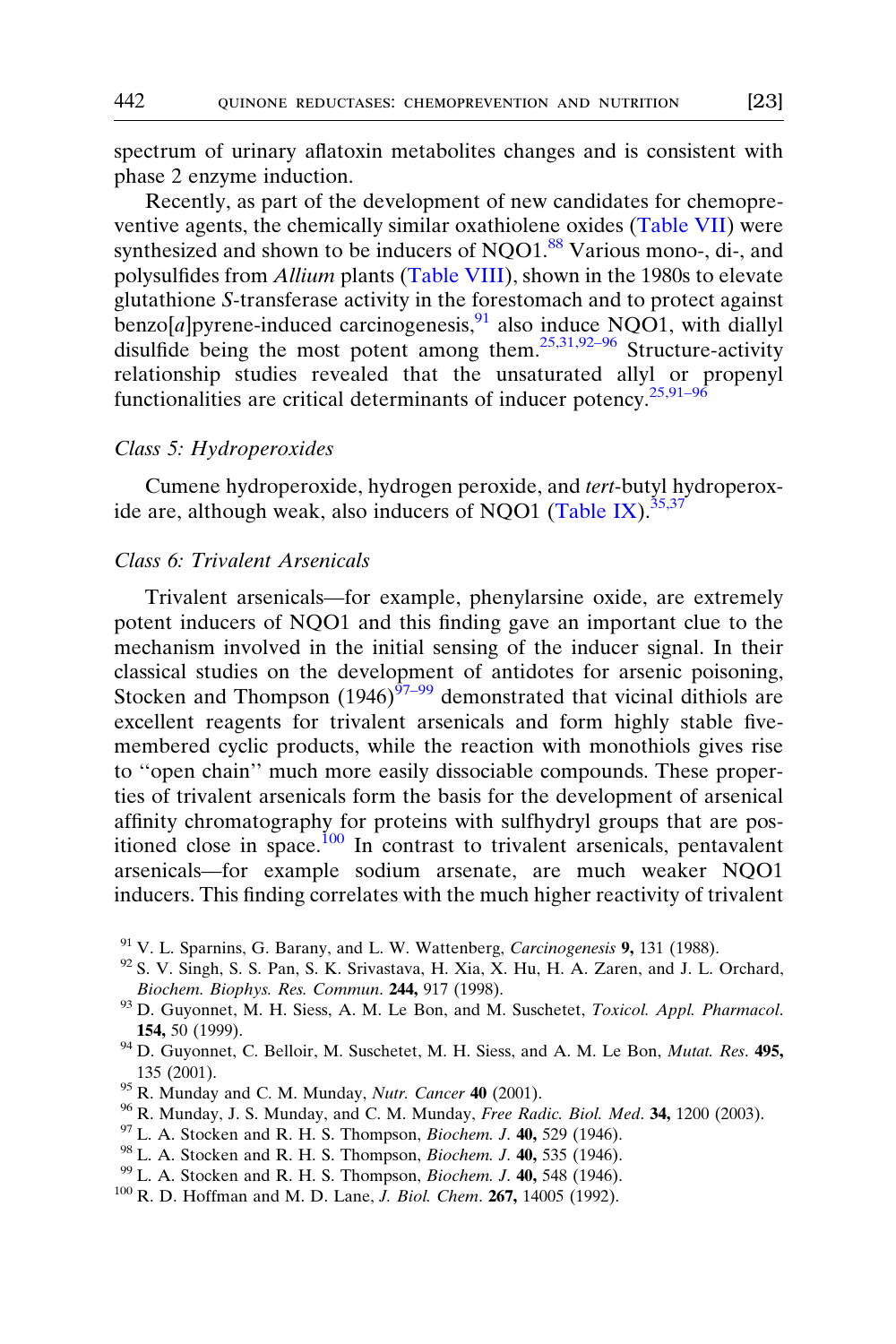<span id="page-20-0"></span>

| Compound                                                                                               | <b>Tissue</b>                                                                                                                   | Reference                                                                                                   |
|--------------------------------------------------------------------------------------------------------|---------------------------------------------------------------------------------------------------------------------------------|-------------------------------------------------------------------------------------------------------------|
| Diallyl sulfide                                                                                        | Lung, heart, bladder, forestomach,<br>glandular stomach, duodenum,<br>jejunum, ileum, cecum, colon,<br>brain                    | Singh <i>et al.</i> [92];<br>Guyonnet et al. [93, 94];<br>Munday and Munday [95];<br>Yang et al. [101]      |
| $\sim$ <sup>8</sup><br>Diallyl disulfide                                                               | Hepa1c1c7, liver, lung, heart, bladder,<br>forestomach, glandular stomach,<br>duodenum, jejunum, spleen, ileum,<br>cecum, colon | Talalay <i>et al.</i> $[25]$ ;<br>Singh et al. [92];<br>Guyonnet et al. [93, 94];<br>Munday and Munday [31] |
| $\begin{matrix} \diagup \\ \diagup \\ \diagdown \\ \diagdown \end{matrix}$<br>Diallyl trisulfide       | Liver, lung, heart, kidney, bladder,<br>forestomach, glandular stomach,<br>duodenum, jejunum, spleen, ileum,<br>cecum, colon    | Singh <i>et al.</i> $[92]$ ;<br>Guyonnet et al. [93, 94];<br>Munday and Munday [95];<br>Munday et al. [96]  |
| $\left\langle \mathcal{S}\right\rangle _{(\mathrm{S})_{4}}\diagup \mathcal{S}$<br>Diallyl tetrasulfide | Liver, lung, heart, kidney, spleen                                                                                              | Munday <i>et al.</i> [96]                                                                                   |
| $\curvearrowright$ s $\curvearrowright$<br>Dipropyl sulfide                                            | Liver, forestomach, glandular stomach,<br>cecum, colon                                                                          | Singh <i>et al.</i> $[92]$ ;<br>Guyonnet et al. [93, 94]                                                    |
| $\sim$ s $\sim$<br>Dipropyl disulfide                                                                  | Liver, lung, heart, forestomach,<br>duodenum, spleen, cecum, colon                                                              | Singh <i>et al.</i> [92];<br>Guyonnet et al. [93, 94]                                                       |
| $\nearrow\hspace{-.15cm}\swarrow$<br>Dipropenyl sulfide                                                | Liver, lung, heart, kidney, bladder,<br>forestomach, glandular stomach,<br>duodenum, jejunum, spleen, ileum,<br>cecum, colon    | Munday and Munday $[95]$                                                                                    |
| $\sim$ . $\sim$<br>Dipropenyl disulfide                                                                | Liver, lung, heart, kidney, bladder,<br>forestomach, glandular stomach,<br>duodenum, jejunum, spleen, ileum,<br>cecum, colon    | Munday and Munday $[95]$                                                                                    |

#### TABLE VIII Inducers of NQO1: Alkyl and Alkenyl Sulfides and Polysulfides

arsenicals with sulfhydryl groups that are closely positioned in space (e.g., vicinal). Based on this, Prestera et al.  $(1993)^{35}$  $(1993)^{35}$  $(1993)^{35}$  made the following prediction that has, with modern tools of molecular biology, since been shown to be correct<sup>65</sup>; "The potent induction of NQO1 by such compounds suggests the critical presence of two neighboring sulfhydryl groups on the protein(s) that receive and transmit the inductive signal.''

<sup>101</sup> C. S. Yang, S. K. Chhabra, J. Y. Hong, and T. J. Smith, J. Nutr. 131, 1041S (2001).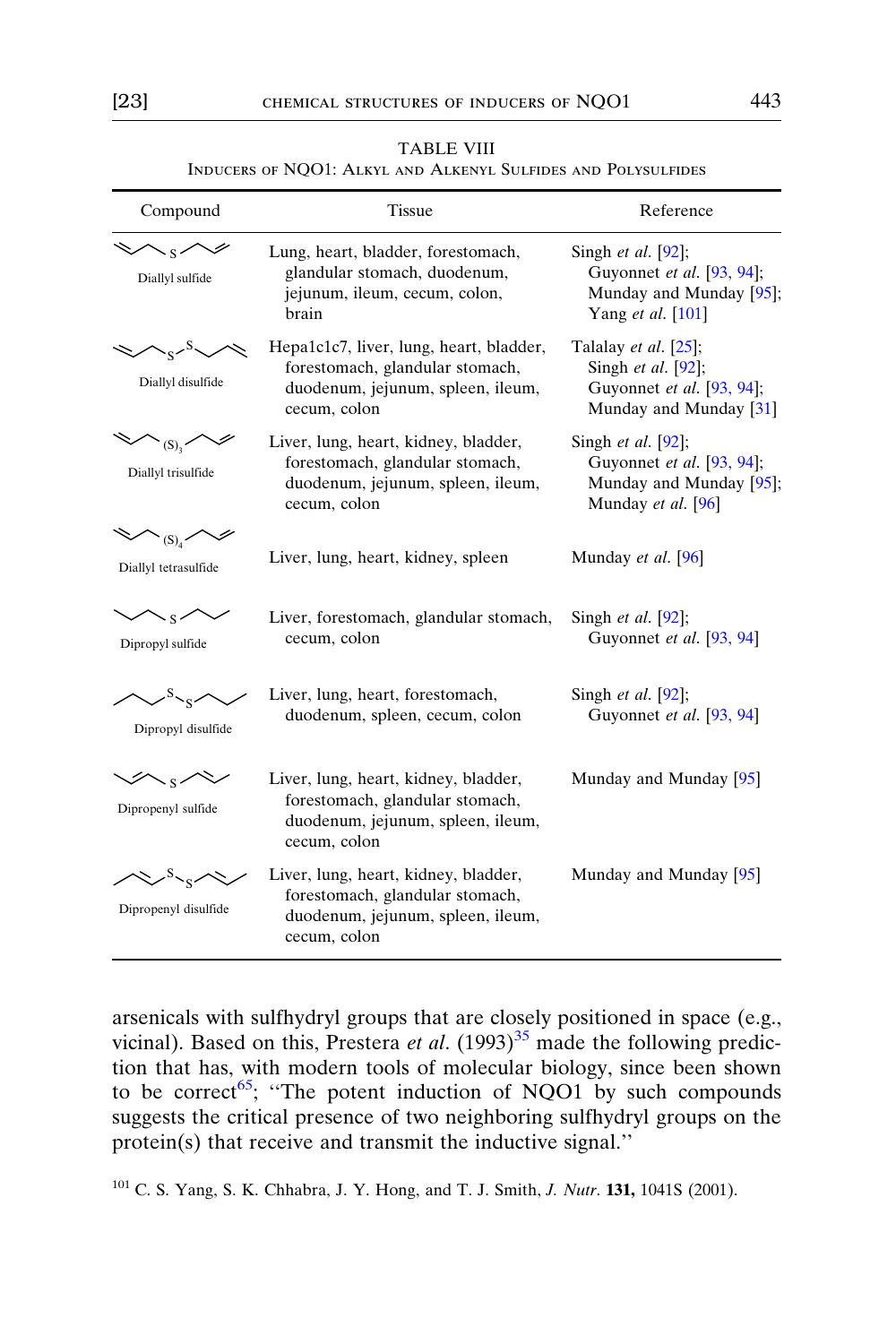<span id="page-21-0"></span>

| INDUCERS OF NQO1: HYDROPEROXIDES, ARSENICALS, MERCURIALS, AND MERCAPTANS                                                                                                                                 |                     |                                            |  |
|----------------------------------------------------------------------------------------------------------------------------------------------------------------------------------------------------------|---------------------|--------------------------------------------|--|
| Compound                                                                                                                                                                                                 | Tissue or cell line | Reference                                  |  |
| $H - 0 - 0 - H$                                                                                                                                                                                          | Hepa1c1c7           | Prestera $[35, 102]$                       |  |
| $\mathbf{H}_{3}\mathbf{C} \begin{array}{c}\mathbf{C}\mathbf{H}_{3} \\ +\mathbf{O} \begin{array}{c}-\mathbf{O} \begin{array}{c}-\mathbf{H} \end{array} \\ \mathbf{C}\mathbf{H}_{3}\end{array}\end{array}$ | Hepa1c1c7           | Prestera [35, 102]                         |  |
| $\sum_{CH_3}^{CH_3}$ — 0 — H                                                                                                                                                                             | Hepa1c1c7           | Prestera [35, 102];<br>Spencer et al. [37] |  |
| $-As = 0$                                                                                                                                                                                                | Hepa1c1c7           | Prestera $[35, 102]$                       |  |
| $-Hg$ — Cl                                                                                                                                                                                               | Hepa1c1c7           | Prestera $[35, 102]$                       |  |
| $H$ OH<br>$Hg$ — Cl                                                                                                                                                                                      | Hepa1c1c7           | Prestera $[35, 102]$                       |  |
| $-\frac{\text{SH}}{\text{SH}}$<br>$-OH$                                                                                                                                                                  | Hepa1c1c7           | Prestera $[35, 102]$                       |  |
| $\sqsubset_{\scriptscriptstyle\rm SH}^{\scriptscriptstyle\rm SH}$                                                                                                                                        | Hepa1c1c7           | Prestera $[35, 102]$                       |  |
| SH<br><b>SH</b><br>Lipoic acid                                                                                                                                                                           | Astroglial cells    | Flier <i>et al.</i> $[103]$                |  |

#### TABLE IX

#### Class 7: Heavy Metals

Divalent metal cations induce NQO1 in an order of potency that correlates with their reactivity with sulfhydryl groups—that is,  $Hg^{2+}$  >  $Cd^{2+} > Zn^{2+}$  in Hepa1c1c7 and LNCaP cells.<sup>[35,104](#page-5-0)</sup> Hg<sup>2+</sup> and Cd<sup>2+</sup> increase NQO1 activity in explants of both first-trimester, as well as full-term

<sup>&</sup>lt;sup>102</sup> T. Prestera, W. D. Holtzclaw, Y. Zhang, and P. Talalay, Proc. Natl. Acad. Sci. USA 90, 2965 (1993).<br><sup>103</sup> J. Flier, F. L. Van Muiswinkel, C. A. Jongenelen, and B. Drukarch, *Free Radic. Res.* **36,** 695

<sup>(2002).</sup>  $104$  J. D. Brooks, M. F. Goldberg, L. A. Nelson, D. Wu, and W. G. Nelson, *Cancer Epidemiol*. Biomarkers Prev. 11, 868 (2002).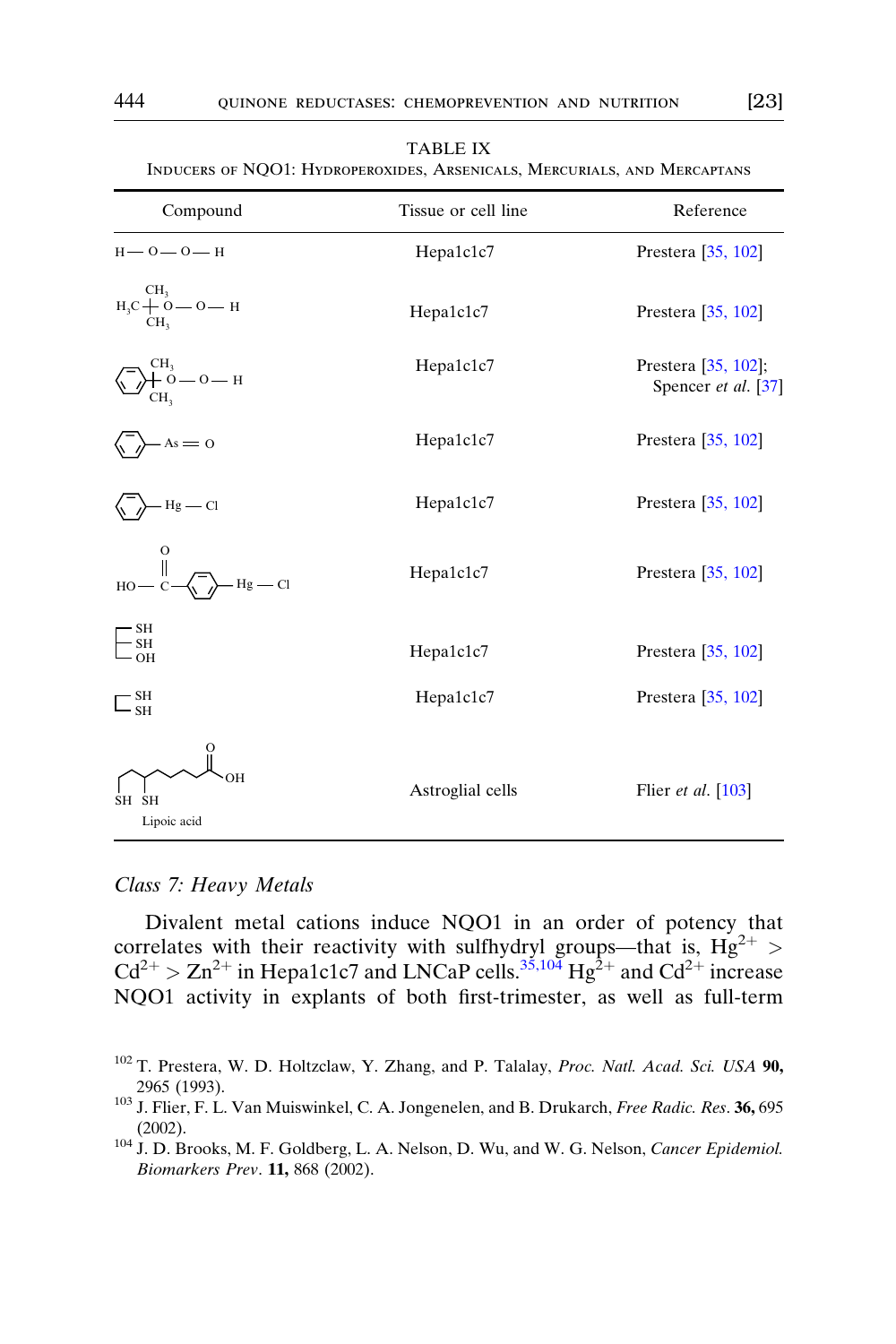<span id="page-22-0"></span>human placentae. $105-107$  In addition, the sulfhydryl reagents phenylmercuric chloride and para-chloromercuribenzoate are also potent inducers of NQO1.[35](#page-5-0) Administration of triethyl lead to rats has been shown to increase the levels of NQO1 in liver and kidney.<sup>108</sup>

#### Class 8: Vicinal Dimercaptans

The finding that selected nucleophilic mercaptans are also NQO1 inducers was somewhat unexpected since most of the other inducers are electrophilic. The most potent members of this class have two sulfhydryl groups in close proximity—for example, 2,3-dimercapto-1-propanol (BAL) and 1,2-ethanedithiol, containing vicinal dithiols, and dihydrolipoic acid, which has 2 closely spaced thiol groups ([Table IX\)](#page-21-0).<sup>[35,103](#page-5-0)</sup> Interestingly, in Hepa1c1c7 cells  $HgCl<sub>2</sub>$  and BAL act synergistically in inducing NQO1.<sup>109</sup> In contrast, no synergism was observed between  $HgCl<sub>2</sub>$  and monothiols, suggesting that the ultimate inducer could be a high-affinity chelate complex between  $Hg^{2+}$  and the vicinal thiol groups of BAL. Indeed, synthetic equimolar BAL-mercury chelates are much more potent inducers than HgCl<sub>2</sub>. Such complexes entered and accumulated in cells more efficiently and excess BAL increased the synergism even further.

#### Class 9: Carotenoids and Related Polyenes

The finding that polyenes ([Table X](#page-23-0)) are NQO1 inducers<sup>110</sup> was intriguing, given their known protective role against oxidants and photooxidative damage. The unsubstituted lycopene is a good NQO1 inducer, indicating that the conjugated polyene chain itself has inducer activity.<sup>110,111</sup> The 7-fold difference in inducer potency between  $\alpha$ - and  $\beta$ -carotene is noteworthy since these compounds only differ by the position of a single double bond in the end groups (without any other structural differences)—that is, the more-potent inducer ( $\beta$ -carotene) has 11 conjugated double bonds vs 10 in the molecule of  $\alpha$ -carotene. In addition to the extent of conjugation, the presence of hydroxyl as well as  $\alpha$ ,  $\beta$ -unsaturated ketone

- Toxicology 117, 61 (1997).<br><sup>109</sup> R. R. Putzer, Y. Zhang, T. Prestera, W. D. Holtzclaw, K. L. Wade, and P. Talalay, *Chem.*
- Res. Toxicol. 8, 103 (1995).<br><sup>110</sup> F. Khachik, J. S. Bertram, M.-T. Huang, J. W. Fahey, and P. Talalay, in "Antioxidant Food
- Supplements in Human Health," p. 203. Academic Press, 1999.<br><sup>111</sup> V. Breinholt, S. T. Lauridsen, B. Daneshvar, and J. Jakobsen, Cancer Lett. **154,** 201 (2000).

<sup>105</sup> W. Y. Boadi, J. Urbach, E. R. Barnea, J. M. Brandes, and S. Yannai, Pharmacol. Toxicol. 68, 317 (1991).<br><sup>106</sup> W. Y. Boadi, J. Urbach, J. M. Brandes, and S. Yannai, *Environ. Res.* 57, 96 (1992).<br><sup>107</sup> W. Y. Boadi, J. Urbach, J. M. Brandes, and S. Yannai, *Toxicol. Lett.* 60, 155 (1992).<br><sup>108</sup> D. A. Daggett, E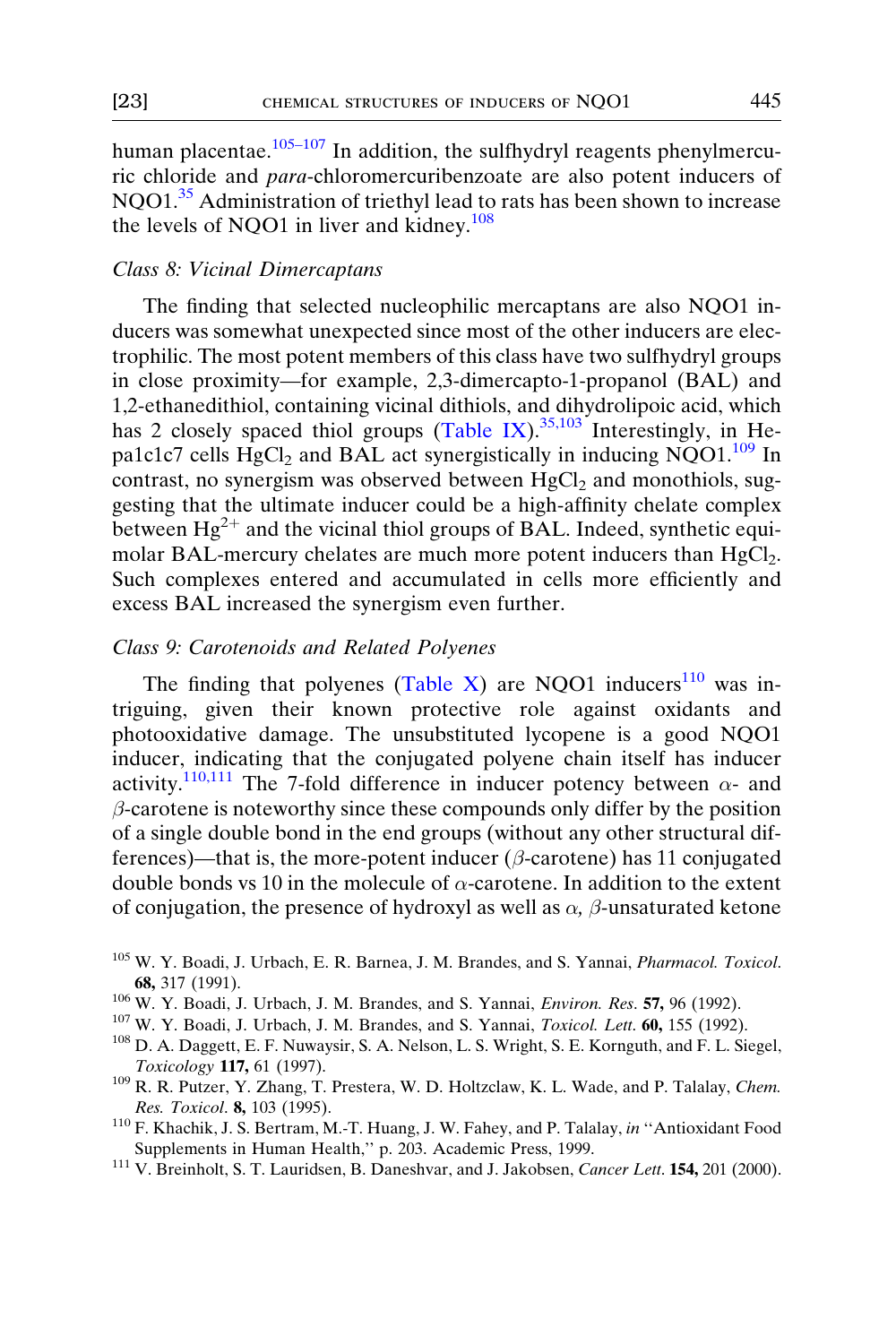<span id="page-23-0"></span>

| Compound                                                                | Tissue or<br>cell line | Reference                                             |
|-------------------------------------------------------------------------|------------------------|-------------------------------------------------------|
| $\alpha$ -carotene                                                      | Hepa1c1c7              | Khachik<br><i>et al.</i> [110]                        |
| $\beta$ -carotene                                                       | Hepa1c1c7              | Khachik<br>et al. [110]                               |
| lycopene                                                                | Hepa1c1c7,<br>liver    | Khachik<br>et al. [110];<br>Breinholt<br>et al. [111] |
| OH<br>H<br>violaxanthin                                                 | Hepa1c1c7              | Khachik<br>et al. [110]                               |
| OН<br><b>OH</b><br>neoxanthin<br>HC                                     | Hepa1c1c7              | Khachik<br><i>et al.</i> [110]                        |
| HC<br>OH<br>2,6-cyclolycopene-1,5-diol                                  | Hepa1c1c7              | Khachik<br>et al. [110]                               |
| HC<br>$(3R, 6'R)$ -3-hydroxy- $\beta$ -, $\varepsilon$ -carotene-3'-one | Hepa1c1c7              | Khachik<br><i>et al.</i> [110]                        |
| $(6R, 6'R)$ - $\varepsilon$ -, $\varepsilon$ -carotene-3,3'-dione       | Hepa1c1c7              | Khachik<br>et al. [110]                               |
| OН<br>H<br>$(3R, 3'R, 6'R)$ -lutein                                     | Hepa1c1c7              | Khachik<br><i>et al.</i> [110]                        |
| OН<br>HO<br>$(3R, 3'R)$ -zeaxanthin                                     | Hepa1c1c7              | Khachik<br>et al. [110]                               |

TABLE X Inducers of NQO1: Carotenoids and Related Polyenes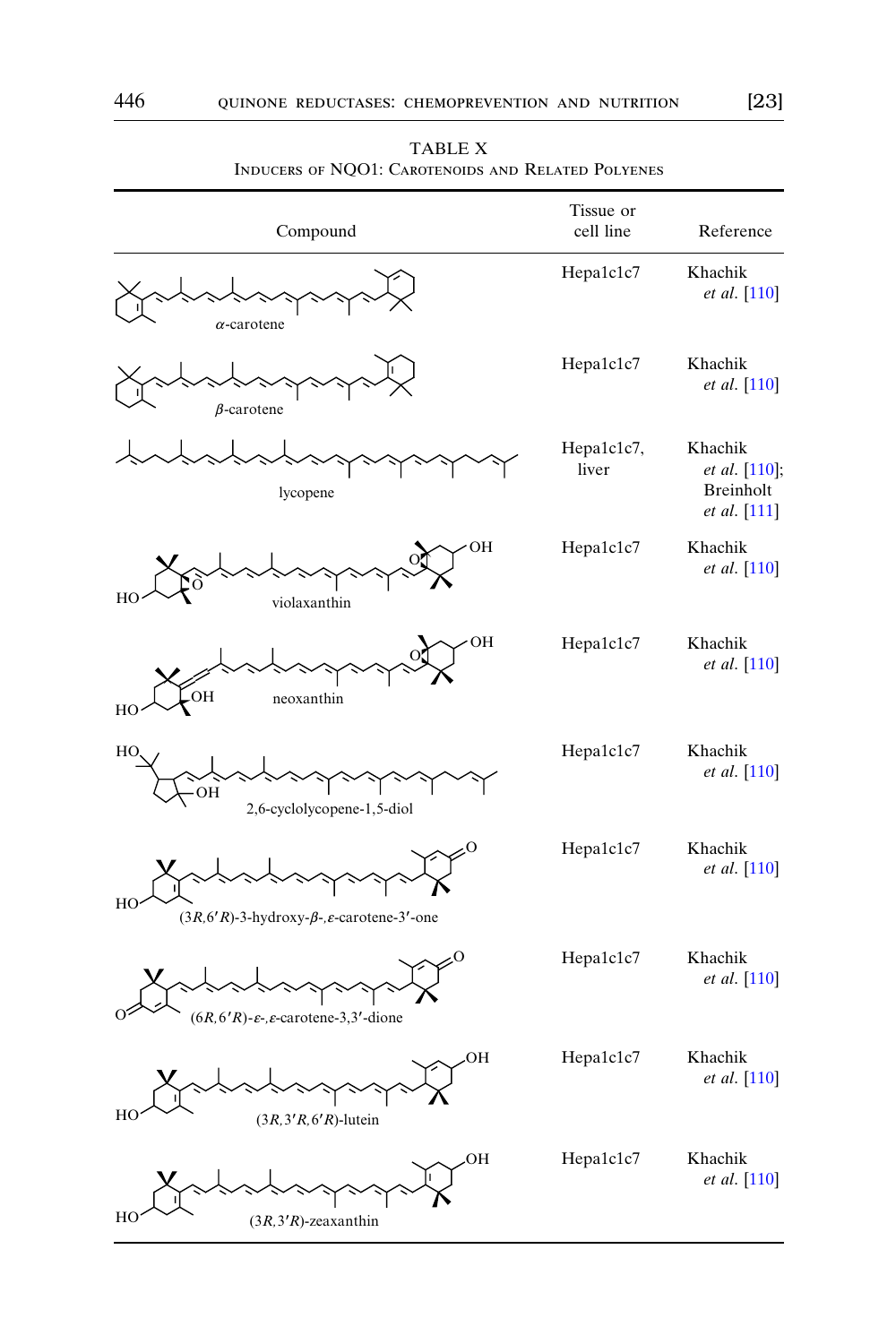functionalities increases further the inducer potency. The concentrations of the polyenes that induce NQO1 are in the micromolar range and can be achieved through dietary means. Importantly, the xanthophyll carotenoids lutein and zeaxanthin are found in high concentrations in the macula lutea region of the primate retina and are thought to protect this critical region of the eye against degeneration. $^{112}$ 

### Implications of the Chemical Structures of Inducers for their Mechanism of Action

The compounds that were first recognized to induce NQO1—that is, the oxidizable diphenols, were antioxidants. Paradoxically, other inducers—for example, the hydroperoxides, are powerful oxidants. Yet a third class, the isothiocyanates, have no significant redox properties. While nearly all inducers are electrophilic, the dimercaptans represent inducers that are nucleophilic. The only property that is shared by all inducers is their ability to react with sulfhydryl groups. Indeed, in the course of the systematic studies leading to the ''Michael reaction acceptor hypothesis'' of induction of NQO1, $^{25}$  $^{25}$  $^{25}$  it became striking that among inducers of different chemical classes were the same compounds that had been previously reported to react with glutathione and to serve as substrates for glutathione S-transferases.<sup>113,114</sup> In these classical studies, Chasseaud pointed out that the nature of the metabolic products of xenobiotic electrophiles for example,  $\alpha$ , $\beta$ -unsaturated aldehydes, ketones, lactones, sulfones, nitro-olefins, as well as isothiocyanates, quinones, mercurials, acrylates, fumarates, allyl and epoxide derivatives—suggests the occurrence of an initial conjugation reaction with glutathione followed by catabolism via the mercapturic acid pathway.<sup>114</sup> Unrelated studies on the cystine and glutamate transport system from the laboratory of S. Bannai showed that while high concentrations of electrophilic agents (e.g., ethacrynic acid, cyclohex-2-en-1-one, diethyl maleate) caused depletion of glutathione and cytotoxicity, at lower concentrations the same compounds increase the intracellular glutathione levels substantially.<sup>115</sup> We now know that these changes in glutathione levels resulted from alkylation and enhanced synthesis, respectively. Indeed, most NQO1 inducers were found to be substrates for glutathione S-transferases.<sup>[25,37](#page-3-0)</sup> Conversely, compounds that are commonly used as substrates for glutathione S-transferases (e.g., CDNB, DCNB, etha-crynic acid) were shown to be NQO1 inducers.<sup>[25](#page-3-0)</sup> Moreover, the potency of

<sup>112</sup> B. R. Hammond, Jr., E. J. Johnson, R. M. Russell, N. I. Krinsky, K. J. Yeum, R. B. Edwards, and D. M. Snodderly, *Invest. Ophthalmol. Vis. Sci.* **38,** 1795 (1997).<br><sup>113</sup> L. F. Chasseaud, *Biochem. J*. **131**, 765 (1973).<br><sup>114</sup> L. F. Chasseaud, *in* "Glutathione: Metabolism and Function." Raven Press, New York, 197